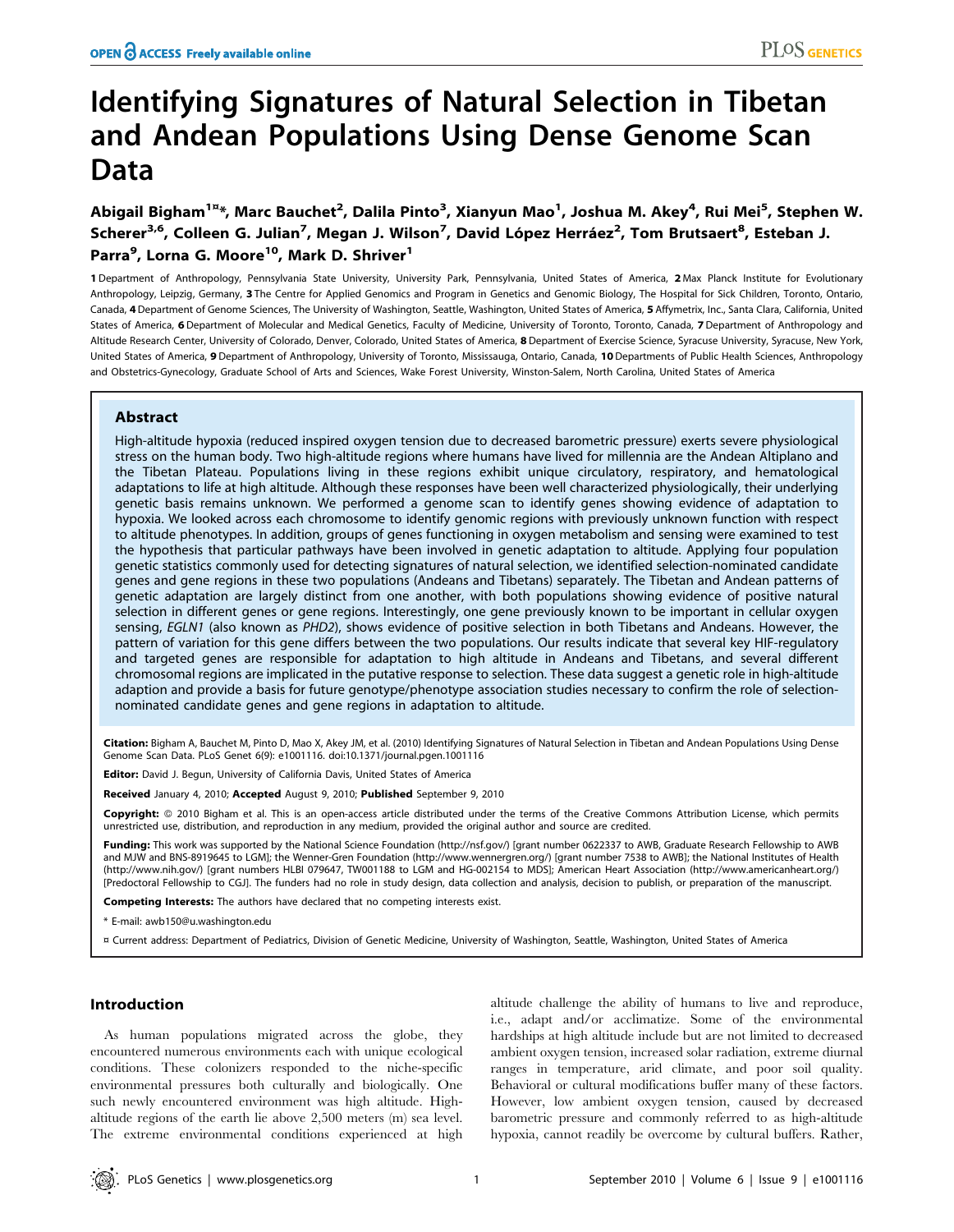# Author Summary

High-altitude hypoxia is caused by decreased barometric pressure at high altitude, and results in severe physiological stress to the human body. Three human populations have resided at high altitude for millennia including Andeans on the Andean Altiplano, Tibetans on the Himalayan plateau, and Ethiopian highlanders on the Semian Plateau. Each of these populations exhibits a unique suite of physiological changes to the decreased oxygen available at altitude. However, we are just beginning to understand the genetic changes responsible for the observed physiology. The aim of the current study was to identify gene regions that may be involved in adaptation to high altitude in both Andeans and Tibetans. Genomic regions showing evidence of recent positive selection were identified in these two high-altitude human groups separately. We found compelling evidence of positive selection in HIF pathway genes, in the globin cluster located on chromosome 11, and in several chromosomal regions for Andeans and Tibetans. Our results suggest that key HIF regulatory and targeted genes are responsible for adaptation to altitude and implicate several distinct chromosomal regions. The candidate genes and gene regions identified in Andeans and Tibetans are largely distinct from one another. However, one HIF pathway gene, EGLN1, shows evidence of directional selection in both high-altitude populations.

physiological acclimatization and/or genetic adaptation is required for populations residing at altitude to overcome this environmental stress.

The Tibetan Plateau and the Andean Altiplano are two highaltitude regions where human populations have resided for millennia (Figure 1). According to archaeological data, they were first populated approximately 25,000 and 11,000 years ago, respectively [1,2]. Today, the populations indigenous to these high-altitude zones possess unique suites of physiological characteristics with respect to one another and with respect to lowaltitude populations (for review see [3]). Researchers have sought to understand the physiological differences between high- and lowaltitude populations and whether such differences are the result of acclimatization or adaptation [4]. Several studies have shown that Tibetan populations exhibit lower than expected hemoglobin concentrations [5–7]. This is in contrast to Andean populations and to high-altitude sojourners who show elevated hemoglobin concentrations [5]. Other important differences concern the extent to which these lifelong high-altitude residents exhibit a blunted ventilatory response to acute hypoxia, their degree of protection from altitude-associated fetal growth restriction as well as their susceptibility to chronic mountain sickness and hypoxic pulmonary hypertension [4,8,9]. Related research has explored the heritability of specific altitude phenotypes such as arterial oxygen saturation and hemoglobin concentration [5,10,11]. One heritability study concluded that a major autosomal dominant locus exists for high oxygen saturation, where Tibetan women carrying this high oxygen saturation allele had a higher offspring survival rate than women possessing the low oxygen saturation allele [10]. Research of this nature documents the role of local adaptation, not simply acclimatization, to the high-altitude environment.

Even though the physiology of these populations has been well studied [3,4,12,13], very little research has been devoted to the identification of the genes responsible for the observable



Figure 1. The geography of human adaptation to high altitude. Geographic locations where humans have adapted to life at high-altitude are indicated in grey and include the Andean Altiplano of South America, the Tibetan Plateau of Central Asia, and the Semien Plateau of Ethiopia. Only populations from the Andean Altiplano and the Tibetan Plateau were considered here. Inset: Map locations of the four Native American population samples including Peruvian Quechua, Bolivian Aymara, Nahua, Mixtec, and Tlapanec speakers from Guerrero, Mexico, and Maya from the Yucatan Peninsula, Mexico.

doi:10.1371/journal.pgen.1001116.g001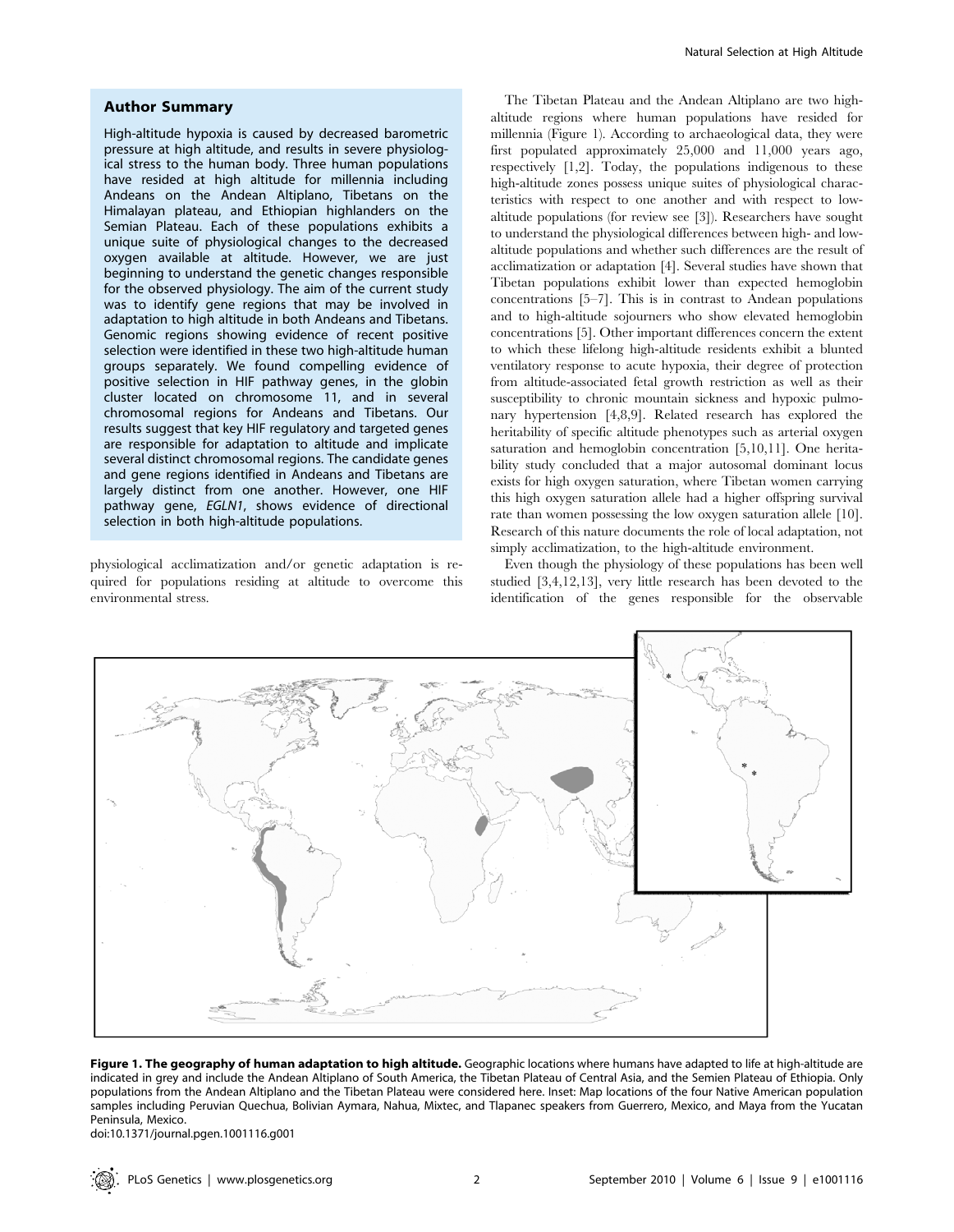physiological differences [14]. It is challenging to speculate from existing data what patterns of genetic variation underlie adaptation to altitude in Andeans and Tibetans. Studies identifying genetic variants associated with particular physiological phenotypes exhibit varying results. The lactase persistence phenotype is one example. Here functionally similar changes in the same gene, Lactase (LCT), have evolved independently in African and European populations to produce the same phenotypic outcome [15]. Genes affecting skin pigmentation show a different pattern from that observed for lactase persistence: separate genes are responsible for light-skinned phenotypes in East Asians and Europeans [16,17]. Another well-studied human adaptive trait is malarial resistance. Like the pattern observed for skin pigmentation, multiple genes confer adaptive resistance to malaria in different populations [18–20] and like lactase persistence, particular mutations, namely the sickle cell S allele have recurred. Therefore, it is unclear whether Tibetan and Andean populations should be expected to show similarities or differences in genes or functionally different changes in the same genes that are responsible for their distinct high-altitude phenotypes. Moreover, it is possible that changes in different genes, but genes that are part of the same biochemical pathway, are responsible for the observable phenotypic differences between these two groups. For example, genes belonging to the hypoxia inducible transcription factor (HIF) pathway - important in embryogenesis, development, and homeostasis - and the renin-angiotensin system (RAS) are involved in oxygen sensing and metabolism. Variants identified in genes from these two pathways are known to affect particular altitude phenotypes [21–24]. For instance, the angiotensin converting enzyme (ACE) insertion-deletion (I/D) polymorphism has been significantly associated with the resting and exercise  $SaO<sub>2</sub>$  among Quechua [23]. Additionally, genes in the alpha and beta globin gene family are involved in hemoglobin production. Accordingly, since such pathways or systems has been hypothesized to help regulate physiological responses to hypobaric hypoxia, they may be enriched for genes showing evidence of recent positive selection in high-altitude populations.

The goal of this study was to identify candidate genes for highaltitude adaptation based on signatures of positive selection in Andeans and Tibetans. Previously, we analyzed data from  $\sim$ 500,000 SNPs to search for signatures of positive directional selection in Andeans [25]. This was the first such study of its kind. Here we increase the number of assayed SNPs to 906,600, and expand the populations to include a second high-altitude human group, Tibetans. We identified selection-nominated candidate genes and gene regions by two methods. First, we looked across each chromosome for extended regions of statistical significance for a given test statistic to identify candidate gene regions with previously unknown physiological functions with respect to altitude phenotypes. Second, we targeted genes that are members of biochemical pathways with known physiological responses to hypoxia including the HIF pathway, the RAS, and the globin family of genes [26]. In these two high-altitude groups we employed four test statistics commonly used to detect positive directional selection. Each test statistic possesses varying degrees of efficacy depending on the allelic background of the populations considered, the strength of selection, the type of variation natural selection acted upon (e.g., new mutations or standing variation), and the length of time elapsed since the start of the selective event. By comparing and contrasting two human populations who have adapted to life at altitude, we hope to better characterize the genetic mechanisms responsible for adaptation to high-altitude hypoxia, contribute to the understanding of the genetic and evolutionary architecture of adaptation to altitude, and provide

deeper insight into the genes responsible for human phenotypic diversity.

## Results

We assayed 905,747 SNPs on the autosomes and X chromosome using the Genome-Wide Human SNP Array 6.0 by Affymetrix Inc. (Santa Clara, CA) to identify regions of the genome that have been subject to recent positive selection in two high-altitude groups, Andeans and Tibetans. In total, we assayed 49 ethnic Tibetans and 49 Andeans (25 Bolivian Aymara and 24 Peruvian Quechua). In addition to these two highland populations, we surveyed three lowland groups including 39 Mesoamericans, 60 Europeans, and 90 East Asians. The latter two populations correspond to the individuals included in the Haplotype Mapping project (HapMap) [27]. Sampling locations for each of the Native American samples are shown in Figure 1.

#### Andean and Tibetan Population Stratification

To better understand the genetic structure within these highaltitude populations and their relationship to low-altitude populations, we looked at population structure using the subset of SNPs that overlap between the Affymetrix SNP Array 6.0 and the Affymetrix SNP Array 5.0. This allowed us to compare Andeans and Tibetans to five individuals from each of the 51 Human Genome Diversity Project-Centre d'Etude du Polymorphisme Humain (HGDP-CEPH) population samples [28]. We performed a principle component analysis (PCA) to detect population structure and applied the maximum likelihood method as implemented in frappe to estimate individual ancestry proportions (see Materials and Methods section for details) [29,30]. For the Andean and Tibetan PCA plots presented in Figure 2, the Tracy-Widom (TW) statistic was highly significant for PC1 through PC10 and the first two PCs had TW p-values largely below  $10e^{-10}$ .

The PCA plot depicted in Figure 2A illustrates that the Bolivians (Aymara) and Peruvians (Quechua) form a population cluster distinct from the other Indigenous American samples. A striking concordance with geographical location of the populations sampled is rendered in both the PCA plot (Figure 2A), with PC1 reflecting a North-South axis and PC2 an East-West axis, and the frappe map file (Figure 2C). The Colombian Arawak speakers appear at the genetic crossroads of Andeans, Brazilian Indigenes, and Mesoamericans, corresponding to their geographic location. Intriguingly, the Columbians appear more closely related to the Mesoamericans than to any of the other South American groups, which could be the result of genetic drift in these two regional groups.

The East Asian population analysis shows that genetic differentiation is highly correlated with language family (Kruskal-Wallis p $\leq$ 10e-18 for PC2) and geography (p = 2e-05, Mantel test between the geographic coordinates of each population sample and PC1-PC2 cluster centroid). The Tibetans form a distinct cluster separate from the other East Asian and Central Asian populations (Figure 2B and 2D). This may be the result of genetic drift within the Tibetan population; however, without a denser sampling of Himalayan populations this pattern is difficult to interpret. The Tu, Naxi, and Yizu (one individual in particular) show the strongest genetic affinity to the Tibetans. The Lahu, who speak a Tibeto-Burman language and are thought to have originated on the Tibetan plateau, cluster near their present-day geographic neighbors, the Dai and Cambodians (Figure 2B) and move towards the Tibetans in the PCA. Hence, despite a hit of genetic affinity for Tibet, the Lahu have assimilated largely with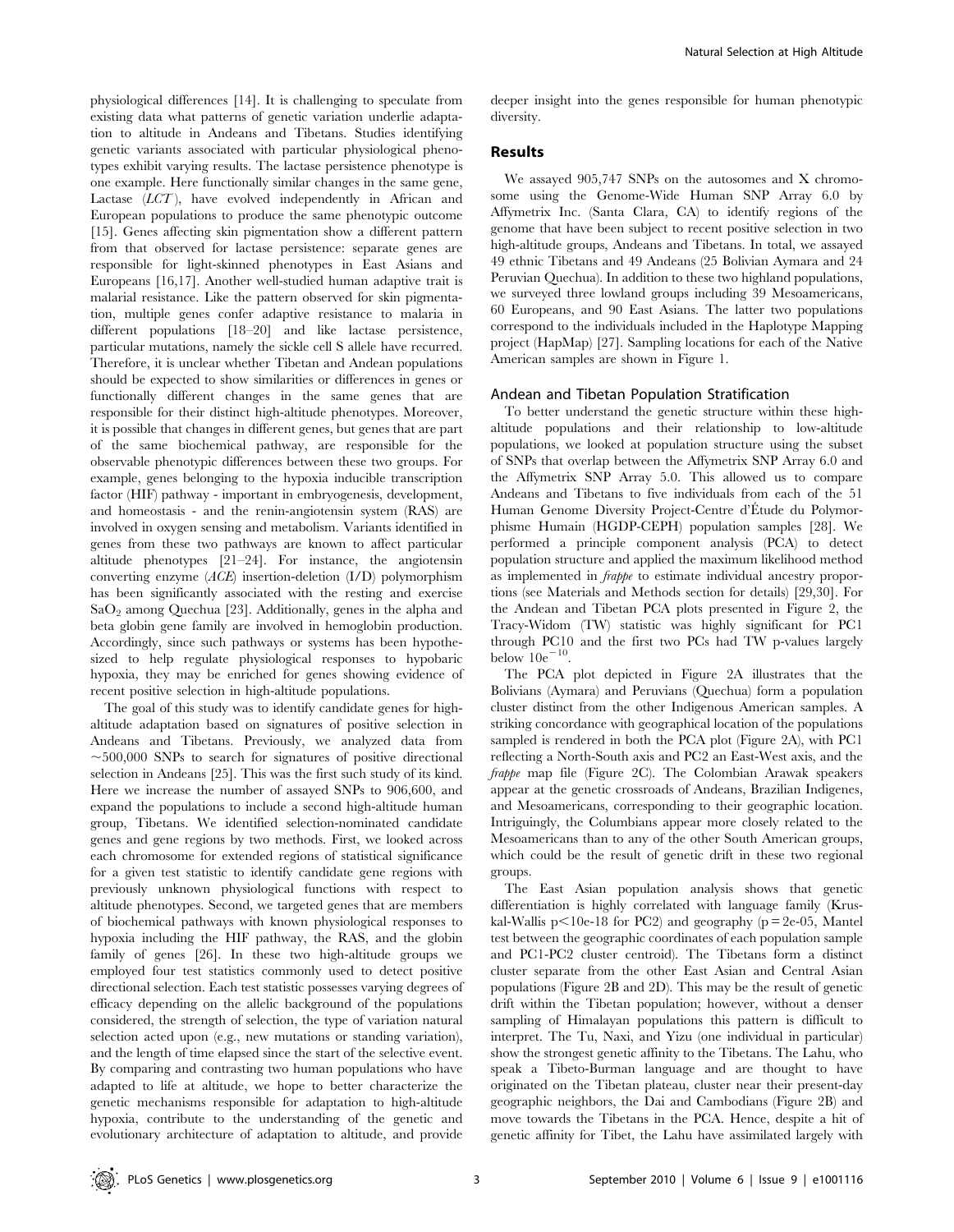

Figure 2. Individual ancestry estimates. (A) Indigenous American individual genetic structure using PCA with a set of 221,046 SNPs selected to remove the influence of European admixture (see Materials and Methods and Figure S1) Europeans have been removed to simplify the representation; (B) East Asian individual genetic structure using PCA with the full set of 439,046 SNPs; (C) Frappe map file showing Indigenous American and (D) East Asian population structure. Population abbreviations are as in Figure 2A and Figure 2B, respectively. Additional European and African populations are included in the *frappe bar chart in Figure 2C*, and include Yoruban (YOR), Bantu (BAN), Berber (BER), French (FRE), and Tuscan (TUS). Each individual is represented by a vertical line that is divided into colored segments representing the genomic contribution from a particular K ancestral cluster.

doi:10.1371/journal.pgen.1001116.g002

neighboring populations. To address the potential effect of the larger Tibetan sample size, we performed the PCA and the frappe analysis using equal numbers of Tibetan and HGDP-CEPH subjects. The same clustering effect is observed regardless of the Tibetan sample size included in the analysis (data not shown). In addition, we measured population structure within Tibet using the Kruskal-Wallis rank sum test on PC1 for the Tibetans versus their county labels. This analysis indicates that the Tibetans show within population substructure at the county level  $(p = 0.00036)$ .

# Genomic Signatures of Positive Selection

We searched for signals of recent directional selection in Andeans and Tibetans separately to distinguish similarities and/or differences between these two highland groups' evolutionary response to high-altitude hypoxia. To identify selection-nominated candidate genes, we compared the patterns of variation between high- and low-altitude populations using four statistical tests; namely locus specific branch length (LSBL), the log of ratio of heterozygosities (lnRH), a modified Tajima's D statistic that considers D values in two populations termed the standardized difference of *D*, and the whole genome long range haplotype (WGRLH) test [31–34]. LSBL was calculated for each SNP in the dataset, whereas  $\ln RH$  and the standardized difference of  $D$  were calculated for overlapping sliding windows 100 kilo base pairs (kb) in length with an offset of 25 kb. Statistical significance for each of

the tests was determined using empirical, heuristic, p-values  $(P<sub>E</sub>)$ values) with the exception of the WGLRH test, which assessed significance using the gamma distribution as estimated using maximum likelihood methods. X chromosome data were analyzed separately from the autosomal SNP data because of the higher rates of evolution on the X chromosome relative to the autosomes. For both autosomal and X chromosome SNPs, we included only those for which the call rate was 95% or greater in the populations being considered for a given test statistic. For LSBL, we compared Tibetans to East Asians and Europeans and compared Andeans to Mesoamericans and East Asians. SNPs with less than a 95% call rate in all three populations were removed from the analysis. For lnRH and the standardized difference of D, SNPs with less than a 95% call rate in Andeans and Mesoamerican or Tibetans and East Asians were removed.

We looked across the genome to identify regions showing statistical evidence of recent positive selection in Andeans and Tibetans. SNPs or SNP windows falling in the top 5% or 1% of the empirical distribution generated for each test statistic were identified as statistically significant. Table 1 lists the significant SNP comparisons or SNP windows for each of the four test statistics applied to these data. Given the large number of statistically significant LSBL SNP comparisons, lnRH and standardized difference of D windows, chromosomal regions with clusters of significant test statistics were considered as strong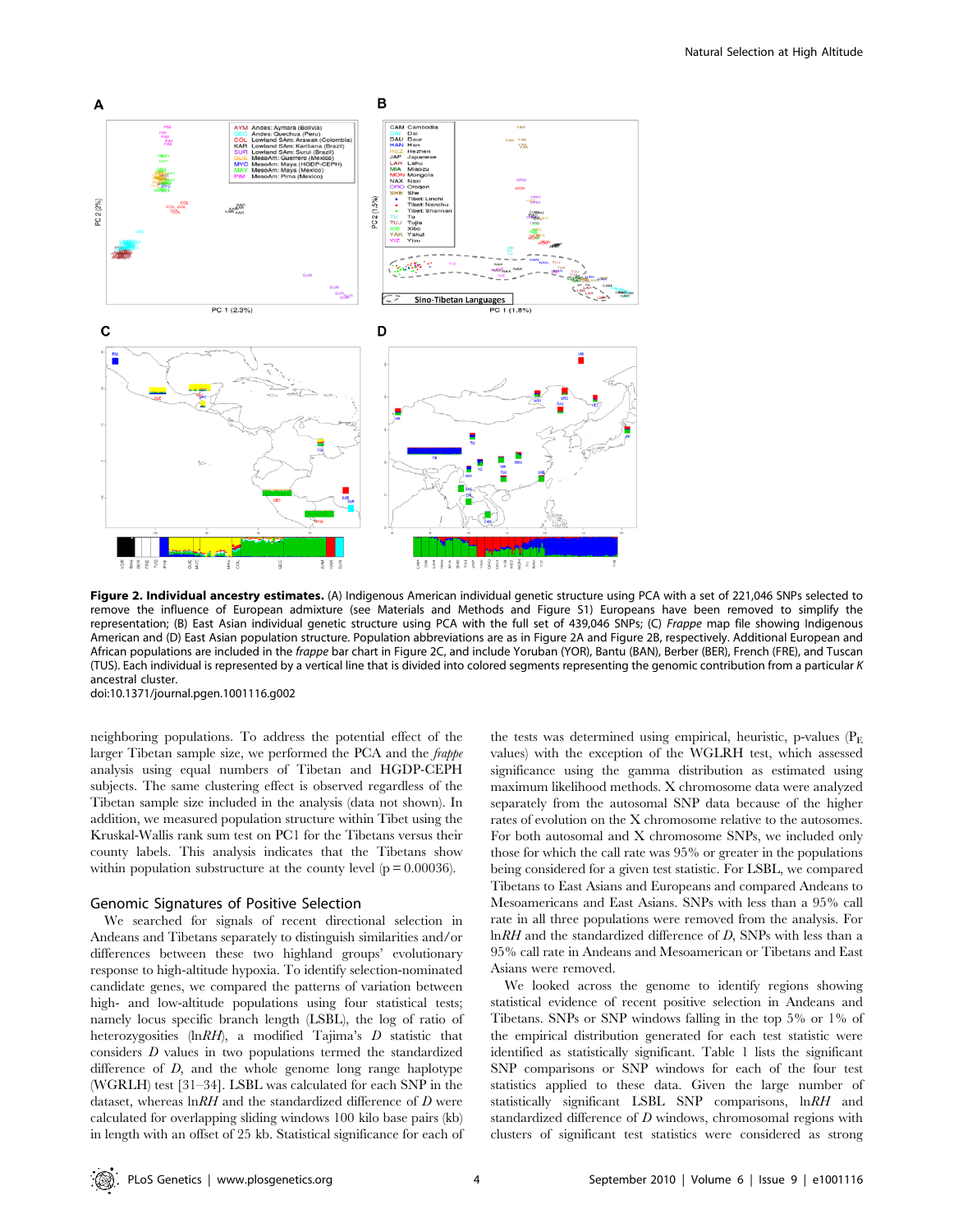**Table 1.** Significant SNPs or SNP windows in Andeans and Tibetans for  $P_F \le 0.05$  and  $P_F \le 0.01$ .

| Population     | <b>Test</b> | <b>Autosomes</b> | $P_F = 0.05$ | $P_F = 0.01$ | X      | $P_F = 0.05$   | $P_F = 0.01$ |
|----------------|-------------|------------------|--------------|--------------|--------|----------------|--------------|
| Andean         | <b>LSBL</b> | 856,231          | 42,812       | 8,562        | 36,160 | 1,808          | 362          |
|                | InRH        | 106,163          | 5,308        | 1,062        | 5,869  | 293            | 59           |
|                | D           | 106,109          | 5,305        | 1,061        | 5,862  | 293            | 59           |
|                | WGLRH       | 69,226           | 178          | <b>NA</b>    | 271    | 0              | <b>NA</b>    |
| <b>Tibetan</b> | <b>LSBL</b> | 845,054          | 42,253       | 8,451        | 36,031 | 1,802          | 360          |
|                | InRH        | 106,140          | 5,307        | 1,061        | 5,869  | 293            | 59           |
|                | D           | 106,093          | 5,305        | 1,061        | 5,862  | 293            | 59           |
|                | WGLRH       | 79,938           | 436          | <b>NA</b>    | 1046   | $\overline{2}$ | <b>NA</b>    |

Autosomes and the X chromosome are listed separately.

doi:10.1371/journal.pgen.1001116.t001

candidates for positive selection. The hypergeometric distribution, calculated for 1 megabase non-overlapping windows along each chromosome, was used to identify extended regions of statistical significance for each test statistic. The p-value for each window was corrected for multiple tests using the Bonferroni correction. In total, p-values for 2,728 windows were calculated for each of the LSBL, lnRH, and the standardized difference of D statistics. Significant p-values were defined such that 1 false positive would be expected for all observed windows. Using this definition, windows where  $p \leq 0.004$  were considered to be statistically significant.

Selection-nominated candidate regions were identified by looking for continuously significant one megabase regions of LSBL and the standardized difference of D or lnRH and standardized difference of D. Using these criteria, we identified 14 regions in Tibetans and 37 regions in Andeans (Table S1) as candidate chromosomal regions for high-altitude adaptation. In Andeans, several chromosomes exhibit two or more consecutive statistically significant one megabase windows including chromosomes 3, 7, and 12. The largest of these includes four consecutive regions of statistical significance on chromosome 12 ranged from 109,000,000 and 113,000,000. The first of the chromosome 12 regions, ranging from 109,000,000 to 110,000,000, is statistically significant for LSBL, lnRH, and the standardized difference of D. The remaining three regions, spanning 110,000,000 to 113,000,000, are statistically significant for LSBL and the standardized difference of D. In total, 47 genes are encoded by this 4 megabase window and include genes involved in immunity and cellular housekeeping among others (Table S2). In Tibetans, a single megabase window on chromosome 2 that spans 46,000,000 to 47,000,000 contains the HIF pathway candidate gene endothelial PAS domain protein 1 (EPAS1 or HIF2a). This region is significant for LSBL, lnRH, and the standardized difference of *D. EPAS1* is among the top candidate genes for the HIF pathway in this highland population (see next section). Of the gene regions identified, none overlap between Tibetans and Andeans. Thus, even if there has been convergent evolution at the phenotypic level, there is no evidence to suggest that the convergence is attributable to adaptive changes in the same set of genes.

In addition to identifying genomic regions, we also looked specifically at candidate loci for evidence of recent positive selection. We focused on 2 pathways, the HIF and the RAS, as well as the globin family of genes as each has been hypothesized to be involved in adaptation to altitude. The results for each are discussed below.

## Signatures of Selection in the HIF Genes

In Andeans, 42, 17, 13, and 3 HIF pathway genes including 50 kb upstream and downstream of the start and end coordinates of each gene were statistically significant ( $p \le 0.05$ ) for LSBL, lnRH, the standardized difference of D, and the WGLRH test, respectively. The corresponding numbers in Tibetans were 36, 13, 17, and 1 HIF genes. The total number of SNPs and SNP windows for the HIF pathway are shown in Table 2. Tables S3 and S4 list the total number as well as the number of significant SNPs and SNP windows for each candidate gene in Andeans and Tibetans.

To gain a clearer understanding of the HIF pathway genes showing evidence of recent positive selection, we ranked and prioritized the candidate genes against a null distribution generated using a subset of the data. To do so, the most significant SNP or SNP window for LSBL,  $lnRH$ , or the standardized difference of  $D$  was identified in each statistically significant  $HIF$ gene. These values were compared against a null distribution generated by plotting the most significant SNP or SNP window in each gene of the dataset for LSBL, lnRH, or the standardized difference of  $D$  (Figure 3) [35]. Five, five, and three HIF pathway candidate genes were identified in Andeans for LSBL, lnRH, and the standardized difference of  $D$  respectively. For the Tibetans, five, eight, and three HIF pathway candidate genes were identified for LSBL, lnRH, and the standardized difference of D respectively. Both protein kinase, AMP-activated, alpha 1 catalytic subunit (PRKAA1) and Nitric Oxide Synthase 2A (NOS2A) are significant for LSBL and the standardized difference of D in Andeans. Tibetans exhibit significant LSBL, lnRH, the standardized difference of  $D$  values for a single gene,  $EPASI$ . No gene is significant for both  $\ln RH$  and the standardized difference of D in Andeans.

Table 2. Total LSBL SNPs, lnRH windows, or the standardized difference of D windows analyzed for the HIF pathway, RAS, and globin family.

|        |    | Andean |     |                                                           | Tibetan |     |     |  |
|--------|----|--------|-----|-----------------------------------------------------------|---------|-----|-----|--|
|        |    |        |     | Pathway Genes LSBL In RH Tajima's D LSBL In RH Tajima's D |         |     |     |  |
| HIF    | 75 | 3168   | 719 | 718                                                       | 3135    | 719 | 710 |  |
| RAS    | 11 | 431    | 54  | 53                                                        | 423     | 45  | 53  |  |
| Globin | 27 | 1240   | 189 | 193                                                       | 1239    | 184 | 193 |  |

doi:10.1371/journal.pgen.1001116.t002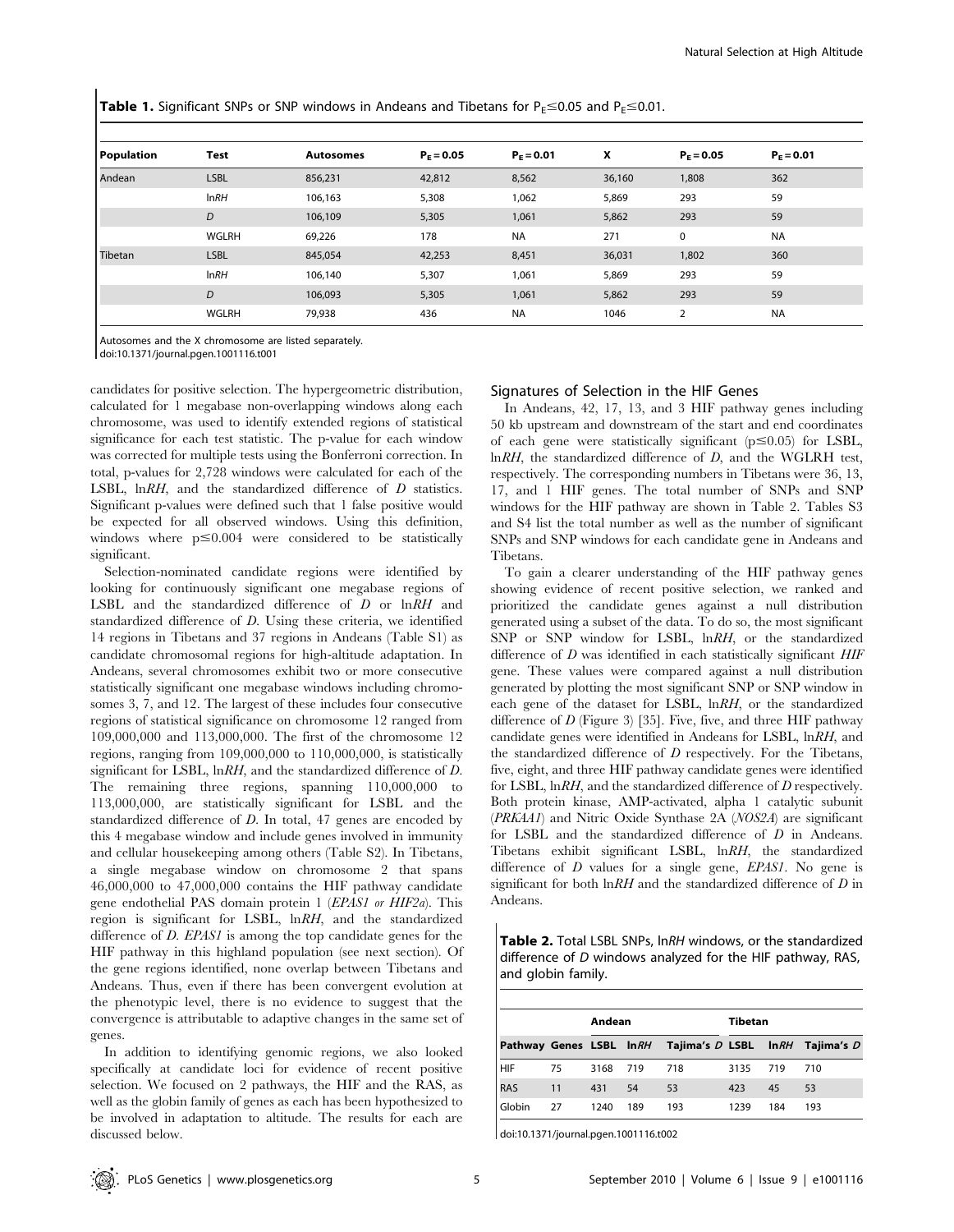

Figure 3. HIF pathway candidate genes showing evidence of positive directional selection in Andeans and Tibetans. The most significant test statistics for the HIF pathway candidate genes are plotted against the null distribution generated by plotting the highest ranked (i.e. most significant) test statistic for each gene from the dataset for LSBL in (A) Andeans and (B) Tibetans, for lnRH in (C) Andeans and (D) Tibetans, and for the standardized difference of D for in (E) Andeans and (F) Tibetans. The solid line indicates the 5% empirical cut off and the dashed line indicates the 1% empirical cut off for each distribution. The maximum test statistic for each of the HIF pathway candidate genes that had one or more SNPs falling in the top 5% of the empirical distribution is plotted on the figure as a solid circle. Those SNPs that fall in the top 5% of the empirical distribution and that are significant under the null distribution shown here for each population are plotted as numbers. In Figure A,  $1 = EGLN1$ , 2 = NOS2A, 3 = TGFA, 4 = CXCR4, and 5 = PRKAA1. For Figure B, 1 = EPAS1, 2 = EPO, 3 = CASR, 4 = EDN1, and 5 = EGLN1. For Figure C, 1 = ELF2, 2 = IL1A/  $IL1B$ ,  $3 = TNC$ ,  $4 = FRAP1$ ,  $5 = POLR2A$ . For Figure D,  $1 = PIK3CB$ ,  $2 = COPS5$ ,  $3 = EGLN1$ ,  $4 = VEGFC$ ,  $5 = IL1B$ ,  $6 = EPAS1$ ,  $7 = RBX1$ ,  $8 = IL1A$ . In Figure E,  $1 = PRKAA1$ ,  $2 = NOS2A$ ,  $3 = EDNRB$ . For Figure F,  $1 = EPAS1$ ,  $2 = ARNT$ ,  $3 = ADRA1B$ . doi:10.1371/journal.pgen.1001116.g003

One of the most striking results is the signature of positive selection found for the gene egl nine homolog 1 (EGLN1 or PHD2) in both Andeans and Tibetans. In Andeans, 25 of the 40 EGLN1 SNPs and in Tibetans 28 of 39 SNPs are significant at the 5% level for LSBL. Table 3 enumerates the empirical rank and  $P_E$ values for each of the statistically significant EGLN1 SNPs in both Andeans and Tibetans. Andeans display six SNPs within the top 1,000 SNPs of the entire empirical distribution, with rs1769792 ranking the highest of these six SNPs (Figure 4A). Tibetans exhibit only a single SNP in the top 1,000 SNPs of the empirical distribution, rs12030600 shown in Figure 4B, but display 13 SNPs significant at  $p \le 0.01$ . In addition, both populations display extended regions of significant statistics 500 kb upstream and downstream of EGLN1, but the pattern differs for each population. Andeans exhibit a concentration of high LSBL values, extended regions of negative lnRH, and standardized difference of D (Figure 4C). For the Tibetan population, many of the SNP comparisons show high LSBLs coupled with extended regions of significant lnRH and standardized difference of D values (Figure 4D). When considering the haplotype structure in this region, both Andeans and Tibetans show a single dominant haplotype in the 100 kb region surrounding EGLN1. This haplotype is unique to each population as shown in Figure 4E. Finally, pairwise  $F_{ST}$  was calculated between Andeans and Tibetans at distances of 100 kb and 500 kb surrounding the gene. The pairwise  $F_{ST}$  estimates between these two populations are 0.206 and 0.262, for 100 kb and 500 kb, respectfully, further illustrating that the patterns of selection observed in each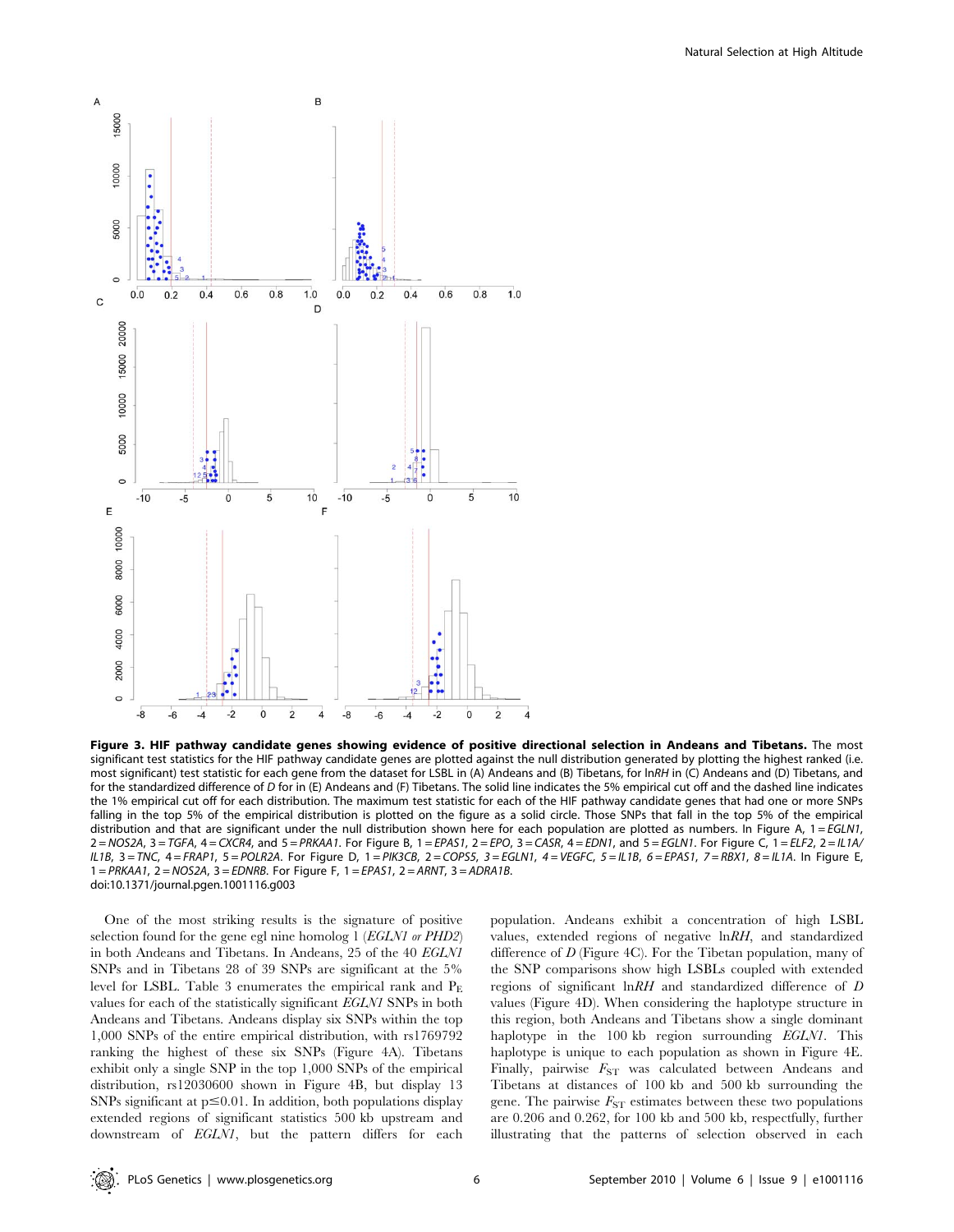Table 3. Empirical distribution rank and  $P_E$  value for each significant EGLN1 SNP in both Andeans and Tibetans.

| Population | rsID       | <b>LSBL</b> | Rank  | $P_E$  | Population | rsID       | <b>LSBL</b> | Rank  | $P_E$  |
|------------|------------|-------------|-------|--------|------------|------------|-------------|-------|--------|
| Andean     | rs1769792  | 0.300       | 297   | 0.0003 | Tibetan    | rs12030600 | 0.223       | 506   | 0.0006 |
|            | rs1769813  | 0.272       | 604   | 0.0007 |            | rs480902   | 0.185       | 1328  | 0.0016 |
|            | rs1339896  | 0.272       | 605   | 0.0007 |            | rs2749710  | 0.183       | 1359  | 0.0016 |
|            | rs1765811  | 0.272       | 606   | 0.0007 |            | rs16854388 | 0.181       | 1411  | 0.0017 |
|            | rs2355865  | 0.272       | 607   | 0.0007 |            | rs2486729  | 0.171       | 1807  | 0.0021 |
|            | rs1614148  | 0.261       | 781   | 0.0009 |            | rs2244986  | 0.171       | 1808  | 0.0021 |
|            | rs508618   | 0.183       | 4518  | 0.0053 |            | rs2486731  | 0.159       | 2509  | 0.003  |
|            | rs12093061 | 0.120       | 18686 | 0.0218 |            | rs2486746  | 0.156       | 2701  | 0.0032 |
|            | rs1769795  | 0.120       | 18715 | 0.0219 |            | rs2739513  | 0.156       | 2702  | 0.0032 |
|            | rs2486746  | 0.116       | 20629 | 0.0241 |            | rs2024878  | 0.156       | 2704  | 0.0032 |
|            | rs2790859  | 0.114       | 21483 | 0.0251 |            | rs2790882  | 0.156       | 2705  | 0.0032 |
|            | rs961154   | 0.110       | 23333 | 0.0272 |            | rs2066140  | 0.150       | 3186  | 0.0038 |
|            | rs2486736  | 0.108       | 24219 | 0.0283 |            | rs2486732  | 0.143       | 3925  | 0.0046 |
|            | rs2066140  | 0.106       | 25464 | 0.0297 |            | rs2437150  | 0.139       | 4326  | 0.0051 |
|            | rs2739513  | 0.106       | 25465 | 0.0297 |            | rs1538664  | 0.118       | 8307  | 0.0098 |
|            | rs2024878  | 0.106       | 25469 | 0.0297 |            | rs1769795  | 0.107       | 11409 | 0.0135 |
|            | rs2486731  | 0.106       | 25470 | 0.0297 |            | rs2790859  | 0.107       | 11481 | 0.0136 |
|            | rs2749710  | 0.104       | 26577 | 0.031  |            | rs12093061 | 0.106       | 11658 | 0.0138 |
|            | rs2437150  | 0.104       | 26959 | 0.0315 |            | rs508618   | 0.098       | 14644 | 0.0173 |
|            | rs2790882  | 0.102       | 28319 | 0.0331 |            | rs961154   | 0.096       | 15539 | 0.0184 |
|            | rs2486729  | 0.100       | 29207 | 0.0341 |            | rs1765805  | 0.096       | 15598 | 0.0185 |
|            | rs2244986  | 0.100       | 29208 | 0.0341 |            | rs1769792  | 0.083       | 22758 | 0.0269 |
|            | rs1538664  | 0.098       | 30987 | 0.0362 |            | rs1339896  | 0.083       | 23213 | 0.0275 |
|            | rs480902   | 0.091       | 35927 | 0.042  |            | rs1765811  | 0.083       | 23214 | 0.0275 |
|            | rs2486732  | 0.089       | 37900 | 0.0443 |            | rs2355865  | 0.083       | 23215 | 0.0275 |
|            |            |             |       |        |            | rs1614148  | 0.083       | 23216 | 0.0275 |
|            |            |             |       |        |            | rs1769813  | 0.083       | 23313 | 0.0276 |
|            |            |             |       |        |            | rs7542797  | 0.064       | 40605 | 0.0480 |

doi:10.1371/journal.pgen.1001116.t003

population are distinct. This lack of haplotype sharing is consistent with both selection on shared standing variation and selection on new mutations that occurred after the two populations had separated. Additional work including genotypephenotype associations and functional data will be necessary to identify the causal variant(s) and to distinguish if a shared variant(s) or independent mutations were selected for in these two highland groups.

In addition to identifying selection-nominated candidate genes, we also tested whether multiple genes in the HIF pathway have been subject to positive selection. To do so, we employed a Kolomorgorov-Smirnov (K-S) test to determine if the LSBL distribution of HIF pathway genes deviates from that of the non-HIF genes. We used a one-sided K-S test to compare the LSBL distributions of HIF versus non-HIF LSBLs. We found that the two distributions were not significantly different from one another, thus indicating that the HIF distribution is not enriched for SNPs falling in the 1% or 5% tail of the empirical LSBL distribution in Andeans ( $D_{n,m} = 0.0081$ , p = 0.6681) or Tibetans  $(D_{n,m} = 0, p = 1)$ . This result suggests that HIF pathway genes have not evolved in concert, but rather that key HIF genes are involved in the adaptation to altitude in these two highland groups.

## Signatures of Selection in the Globin and RAS Genes

For the globin family of genes, one gene, HBE1, which is part of the beta globin gene cluster found on chromosome 11, contains 35 of the 82 significant Andean LSBL SNP comparisons (or 43%), identified for this gene system (Figure 5A). This suggests that HBE1 has been subject to recent positive selection in Andeans. Twenty-eight and 8 windows containing globin genes are statistically significant for lnRH and the standardized difference of D, respectively. No 500 kb extended haplotype regions encompass a globin gene for the WGLRH test. Using the same re-sampling technique applied to the HIF genes, HBE1 and SATB1 fall in the top 1% of the null distribution for LSBL and top  $5\%$  for the standardized difference of D, respectively. No globin genes are statistically significant for  $\ln RH$  nor do any genes show statistical significance for both LSBL and the standardized difference of  $D$ .

In the Tibetans, 113 statistically significant LSBL SNP comparisons in 13 genes contain a SNP in or within 50 kb upstream or downstream of a globin gene. For lnRH, ten windows containing SNPs from five globin genes are significant at  $\alpha = 0.05$ . Five windows containing SNPs in  $NFE2$  are significant for standardized difference of D. The total number and the number of significant SNPs or SNP windows for each gene in the globin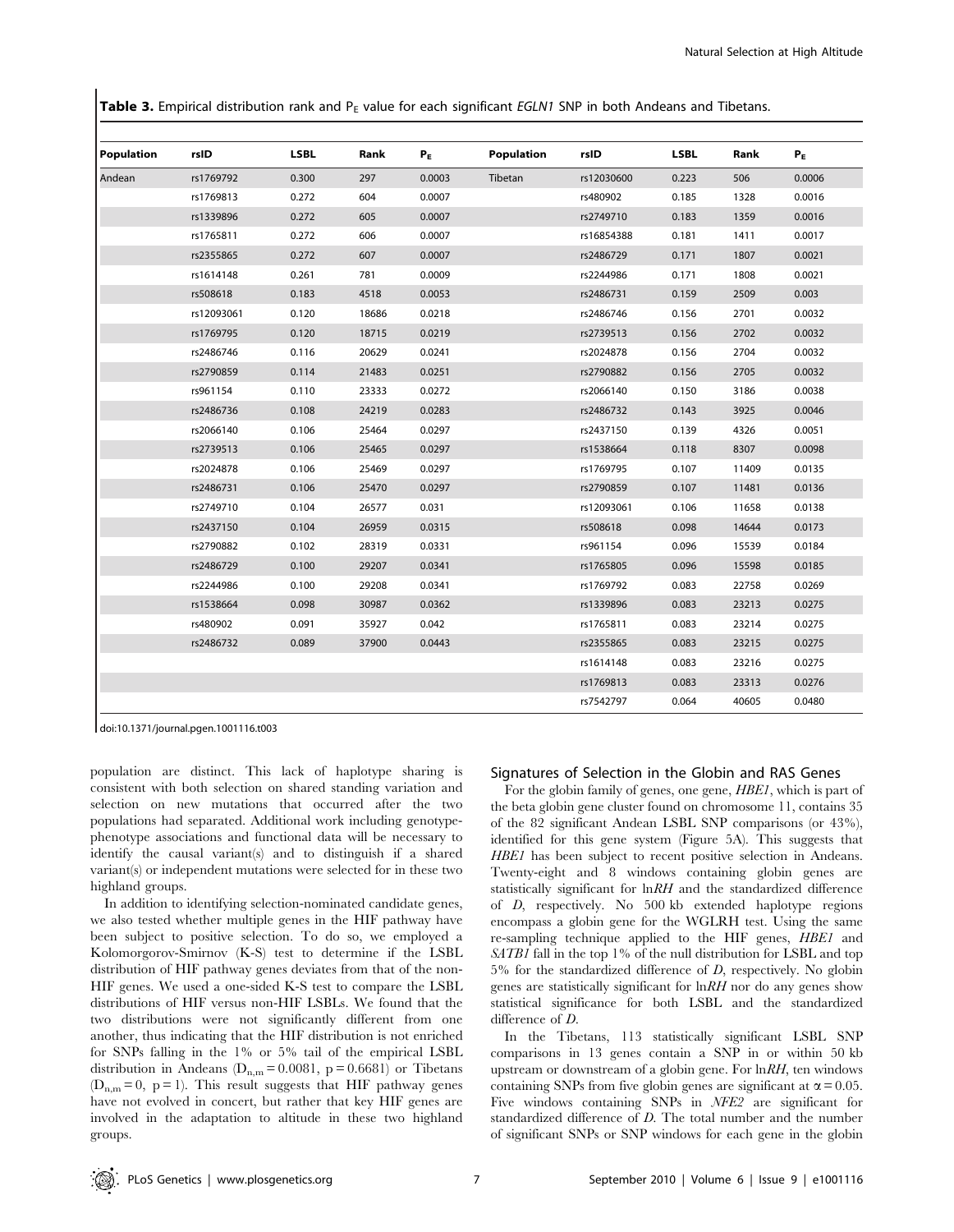

Figure 4. Genetic variation at EGLN1. The distribution of allele frequencies is shown for the two EGLN1 SNPs, rs1769792 and rs12030600, exhibiting the highest ranked LSBL values in Andeans (A) and Tibetans (B), respectively. The derived G allele is shown red and the ancestral A allele is shown in black for rs1769792. The derived A allele is shown in red and the ancestral G allele is shown in black for rs12030600. LSBL, lnRH, and standardized difference of D are plotted for EGLN1 including 500 kb upstream and downstream from the gene in (C) Andeans and (D) Tibetans. Significant SNPs or sliding windows are shown in red (P $_{E}$ <0.05) whereas non-significant SNPs or SNP windows are depicted in blue. The genes found in the plotted region are shown below the plots. EGLN1 is indicated in grey. The most frequent haplotype in the 100 kb region surrounding EGLN1 is depicted for Andeans and Tibetans (E). Ancestral alleles are depicted in black and derived alleles are depicted red. The ancestral/derived state for a single site is unknown and is depicted as an unfilled box. The population frequency is listed to the right of each haplotype. The arrows indicate the location of the SNPs displaying the most extreme LSBL values plotted in 4A and 4B. doi:10.1371/journal.pgen.1001116.g004



Figure 5. Genetic variation at HBE1. LSBL plotted for (A) 50 kb and (B) 500 kb surrounding HBE1. LSBL is shown on the X-axis and genomic position along chromosome 12 is shown on the Y-axis, with the axis labels located on the upper portion of the plots. doi:10.1371/journal.pgen.1001116.g005

family are listed in Tables S3 and S4. No extended haplotype regions were identified for a globin gene. In comparison to the null distribution, nuclear factor (erythroid-derived 2) (NFE2) is statistically significant ( $p \le 0.05$ ) for both LSBL and the standardized difference of  $D$ . A second gene, myoglobin  $(MB)$ , is statistically significant ( $p \le 0.05$ ) for LSBL. A previous study looking at sequence variability of the myoglobin gene (MB) in Tibetan populations did not find evidence of natural selection [36]. In this genome scan, the single significant SNP is located 27 kb upstream of the MB initiation codon. None of the SNPs within the coding region of this gene or other SNPs within 500 kb of MB are significant. Our findings taken together with the previous work suggest that the regulatory region may be involved in high-altitude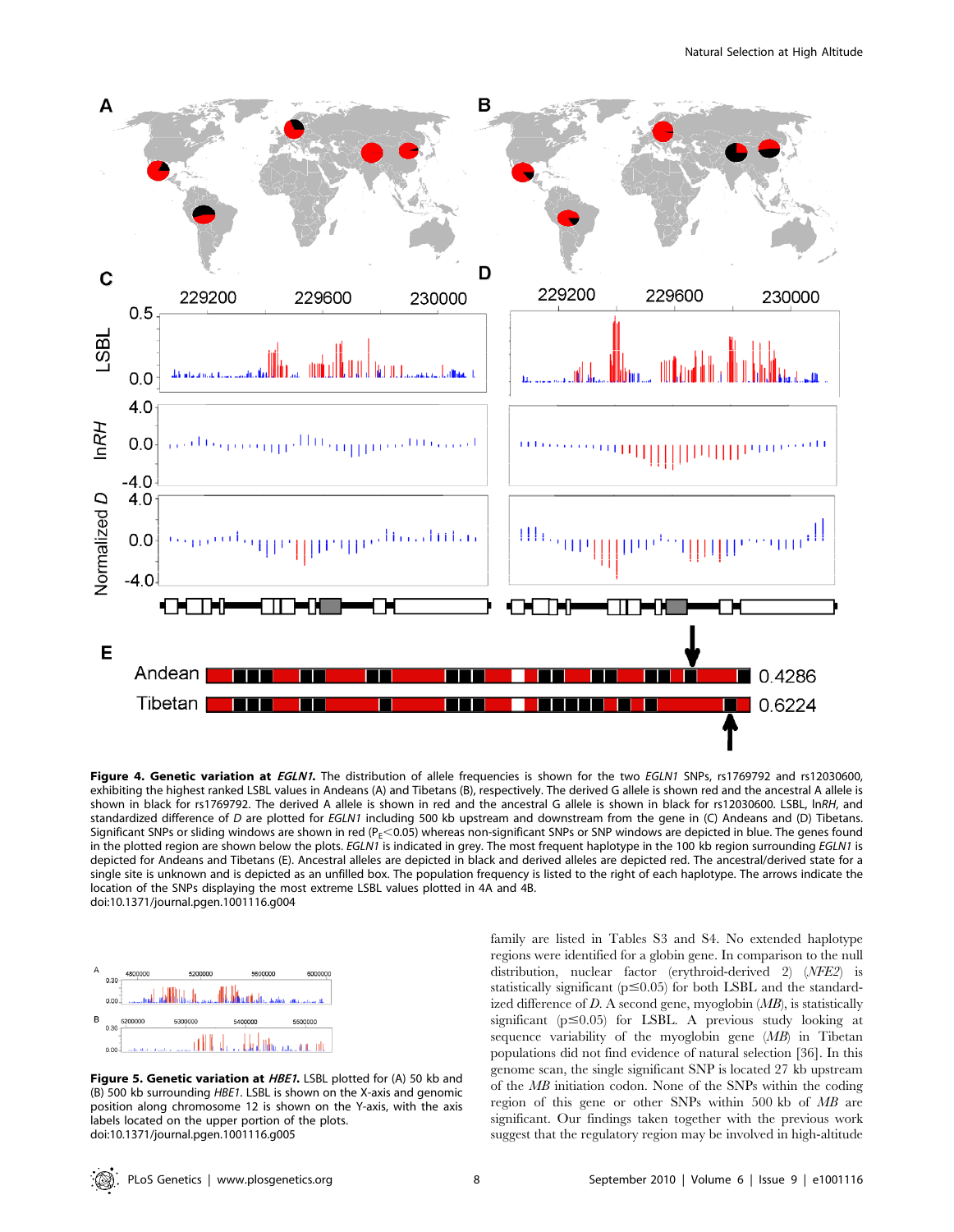adaptation, but that variation in the coding region of this gene does not show evidence of positive selection. Finally, as seen in the Andeans, no globin SNP is statistically significant for lnRH.

Evidence of positive selection in the RAS for both high-altitude groups is weak. Ten and 37 RAS SNPs display statistically significant LSBLs for Andeans and Tibetans respectively. Three lnRH windows, all containing SNPs in the gene angiotensin II receptor-associated protein (AGTRAP) are statistically significant for Andeans. No lnRH windows containing RAS SNPs are significant for Tibetans. None of the standardized difference of D windows falling in the bottom 5% for this statistic encompasses a RAS gene in Andeans. In the Tibetan population, eight significant standardized difference of D windows representing 3 genes contain RAS genes. No 500 kb extended haplotype regions contained a RAS gene region in either population. Likewise, no RAS gene falls in the top 5% or 1% with respect to the null distribution generated using the re-sampling technique described above for the HIF pathway candidate genes.

### Copy Number Polymorphisms

Common copy number polymorphisms (CNPs) and rare copy number variants (CNVs) were analyzed for evidence of recent positive selection in addition to the SNPs [37,38]. As is the case with the SNPs, the CNPs analyzed here are unlikely to be the targets of directional selection. Rather, they are simply polymorphic sites of known genomic location that can be used to identify patterns of genetic variation associated with directional selection in highlanders compared to lowlanders [39]. CNPs were defined as the subset of CNVs that segregate in greater than 3% of the population, whereas rare CNVs were considered as present in less than 3% of the population. The analysis of CNPs revealed 1,316 common variants, 653 of which were biallelic and therefore included in the population genetic analysis. None of the biallelic CNPs that were statistically significant for LSBL or the relative haplotype homozygosity (REHH) calculated using SWEEP (see Materials and Methods section for details) overlapped with a HIF, RAS, or globin gene (Tables S5 and S6). We identified 1,207 rare CNVs in Andeans and Tibetans. By cross-referencing the CNVs with the selection-nominated candidate genes identified using the dense SNP data, we identified three Tibetan and one Andean CNV overlapping with extended haplotype homozygosity regions (Table S7). For Andeans, a single CNV on chromosome six overlapped with a significant hypergeometric region identified using LSBL and the standardized difference of D. This CNV was identified in a Bolivian individual and a Mexican individual. No Tibetan CNVs overlapped with any of the regions identified using the hypergeometric distribution.

#### **Discussion**

In this study, we identified genomic regions showing evidence of recent positive selection in two high-altitude human populations, Andeans and Tibetans, using dense multilocus SNP genotype data. Putative natural selection candidate loci were detected in particular pathways with hypothesized roles in high-altitude adaptation as well as chromosomal regions with previously unknown involvement in altitude phenotypes.

Four tests based on different characteristics of the data were used in our analysis: LSBL, lnRH, the standardized difference of D, and the WGLRH test. It is worthwhile to review some important issues related to the characteristics of each of these statistics and their application to these data. LSBL is based on Wright's  $F_{ST}$  (see Materials and Methods) and summarizes the change in SNP allele frequency across three populations to identify

loci displaying large frequency differences between populations. The value of LSBL will be contingent upon the initial frequencies of the alleles in the populations, the time since the populations diverged, and the strength of the selective event. Fixation of alternative alleles will result in the maximum LSBL. Such a scenario can occur regardless of whether selection operated on standing variation or on a new mutation. However, a maximum LSBL need not be observed to infer evidence of selection. In fact, intermediate LSBL values can be observed for loci under selection. LnRH summarizes the reduction in heterozygosity in one population relative to another population. Thus, it identifies directional selection in the population with a loss of heterozygosity. Interestingly, lnRH can miss a signal of directional selection if the change in allele frequency is symmetrical about the midpoint in heterozygosity (changing from 40% to 60% allele frequency for example). Tajima's  $D$  uses the site frequency spectrum to detect departures from neutrality. In this instance, it was used to identify regions of the genome that have an excess of rare variants to detect positive selection. Lastly, the WGLRH test looks at patterns of LD to identify genomic regions that exhibit longer than expected LD given their frequency in the population. However, the WGLRH test only considers derived alleles with respect to an outgroup (e.g., chimpanzee) whose frequencies have risen to  $>0.85$  in the populations under consideration. The problem with only considering haplotypes with high derived allele frequencies is that natural selection could also act to select the ancestral allele and these signatures would not be detected using the WGLRH test. The strength of selection, time since selection began, as well as the recombination background of the selected region will all affect the signal obtained when applying this statistic to a dataset. Given the aspects of genetic variation summarized by these statistics, it is not expected that the results of each of these tests will be significant. Rather, these statistical tests should be considered as complementary tests that can be useful for the identification of regions under positive selection.

Commonly, a traditional parametric-model approach is taken in screens for natural selection where the level of variability at candidate loci is compared to either simulated distributions or theoretical expectations [40,41,42]. However, recent research has shown that the empirical distribution may be better than a simulated or theoretical distribution because the latter two approaches may be confounded by underlying demographic assumptions [43]. By comparing individual SNPs to the genomewide empirical distribution for each test statistic, the results of this study were not confounded by demography. Yet, the empirical distribution approach is not without problems. For example, consider a population where much of the allele frequency change across the genome was the result of genetic drift. In this scenario, the entire LSBL distribution would be shifted to the right. Higher levels of variance in LSBL and higher genome average LSBL levels could result in overlooking outliers that resulted from positive selection.

The chromosomal regions showing either extended significant regions for the standardized difference of D and LSBL or lnRH are excellent candidates for further study. Of the 52 regions identified, the four consecutive regions on chromosome 12 in Andeans and the single region on chromosome 2 containing the HIF pathway candidate gene EPAS1 in Tibetans are of keen interest. When considering the genes encoded by the chromosome 12 region in Andeans, none stand out as obvious candidates for high-altitude adaptation. Further characterization of this chromosomal region will be necessary to elucidate the genetic variants responsible for the observed pattern. In Tibetans, the hypergeometric region containing EPAS1 is a strong candidate for adaptation to altitude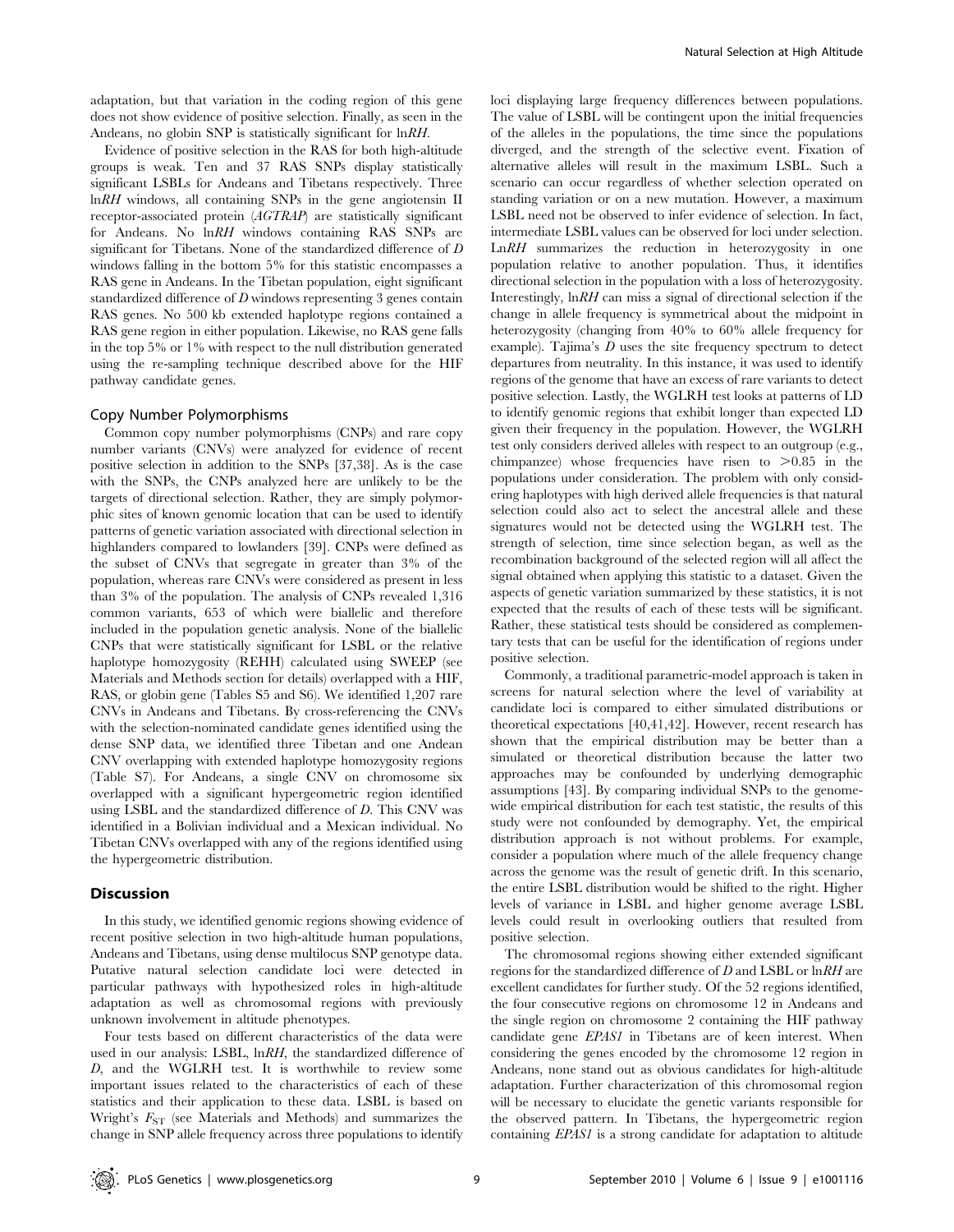given the known biological function of EPAS1 in oxygen sensing. Future genotype-phenotype correlation studies should focus their attention on this gene in Tibetans. In addition to the 52 chromosomal regions, the candidate regions identified by the WGLRH test are also excellent candidates for further study. Of these candidate regions, one Andean region contained a HIF pathway candidate gene, TH.

Given the divergence time of Andeans and Tibetans, their independent adaptation to high altitude, and their unique physiological adaptations to altitude, we find the overlap in the EGLN1 signal to be of keen interest. EGLN1 is part of the HIF pathway wherein cellular oxygen homeostasis is regulated by HIF-1. This heterodimer is composed of an  $\alpha$  subunit and a  $\beta$  subunit. The  $\beta$  subunit is constitutively expressed whereas the  $\alpha$  subunit is transcriptionally controlled by cellular  $O_2$  concentration [44,45].  $HIF-1\alpha$  is a basic-helix-loop-helix protein encoded by the gene HIF1A [44,46]. This protein mediates transcriptional responses to hypoxia in nearly 100 genes to control cellular oxygen supply and maintain cell viability during periods of low oxygen concentration. EGLN1, along with EGLN2 (PHD1) and EGLN3 (PHD3), is a molecular oxygen sensor that regulates the HIF transcriptional pathway [47]. In normoxia,  $EGLNI$  hydroxylates HIF-1 $\alpha$ 's oxygen dependent degradation domain which targets this protein for breakdown by the E3 ubiquitin ligase complex [48–50]. Decreases in oxygen tension lead to a reduction in prolyl hydroxylation of  $HIF-1\alpha$  by *EGLN1*, thus increasing HIF levels and permitting HIF1 to continually target downstream genes to maintain cellular oxygen homeostasis [45]. Thus, EGLN1 plays a critical role in cellular oxygen sensing. Our results suggest that adaptation has occurred independently at this gene in these two highland groups, although it is difficult to discern if selection operated on shared standing variation or new mutations.

In addition to EGLN1, the HIF pathway genes exhibiting the most compelling evidence of positive directional selection in Andeans are PRKAA1 and NOS2A. PRKAA is a heterotrimeric enzyme belonging to the ancient 5'-AMP-activated protein kinase gene family involved in regulation of cellular ATP [reviewed in (49)]. PRKAA1 functions as a cellular energy sensor under ATPdeprived conditions such as those experienced in hypoxia, thus suggesting a biologically-plausible role for the PRKAA1 (AMPKa1) mTOR pathway in metabolic responses to hypoxic environments. Also, it has been demonstrated that the PRKAA1 gene product is essential for hypoxia-inducible factor-1 (HIF-1) transcriptional activity. HIF-1 trans-activates multiple genes in the HIF pathway that are important for oxygen delivery [50]. In addition, HIF-1 is critical for both embryonic vascularization and development. Therefore, if a genetic variant in PRKAA1 contributes to the differential survival of babies at altitude, one would expect that the selection coefficient for this allele to be strong.

NOS2A, in combination with additional nitric oxide synthase isoforms, synthesizes nitric oxide (NO) from arginine and oxygen. NO is a signaling molecule with myriad physiological functions throughout the body. Important with regard to high-altitude adaptation, this gene is responsible for the production of NO, formerly known as endothelium-derived relaxing factor (EDRF), in endothelial and other cell types [51]. NO, in combination with a cascade of additional circulating substances prompts arterial smooth muscle relaxation, vasodilation and increased blood flow [52]. Erzurum et al. [51] have shown that NO production is increased in Tibetans resident at 4,200 m compared to sea-level controls. Moore and co-workers have shown that increased blood flow to the uteroplacental circulation is an especially important factor in protecting Tibetan as well as Andean high-altitude residents from altitude-associated reductions in fetal growth [52–

54]. On balance, these studies suggest that vascular factors, not simply hematological or ventilatory systems, are critical for altitude adaptation in Tibetan and Andean populations. Here, we show preliminary evidence of positive selection in NOS2A in the Andean population, but do not show compelling evidence of positive selection in Tibetans. Both PRKAA1 and NOS2A were identified in a previous study as selection-nominated candidate genes in Andeans using a subset of the data [25].

A single gene, EPAS1, exhibited a strong signature of recent positive selection in the Tibetan population. This was evident from the HIF pathway candidate gene analysis as well as the chromosomal scan. EPAS1 is a HIF regulatory gene encoding a transcription factor that induces downstream genes when cellular oxygen levels decrease. Recently, this gene has been implicated in high-altitude pulmonary edema (HAPE) in Tibetan populations, although the results are not conclusive [55]. Further research elucidating the genotype-phenotype relationship between this gene and corresponding high-altitude phenotypes will be an important step in understanding the functional significance of EPAS1 variation.

In summary, we performed a genome scan on high- and lowaltitude human populations to identify selection-nominated candidate genes and gene regions in two long-resident highaltitude populations, Andeans and Tibetans. Several chromosomal regions show evidence of positive directional selection. These regions are unique to either Andeans or Tibetans, suggesting a lack of evolutionary convergence between these two highland populations. However, evidence of convergent evolution between Andeans and Tibetans is suggested based on the signal detected for the HIF regulatory gene EGLN1. In addition to EGLN1, a second HIF regulatory gene, EPAS1, as well as two HIF targeted genes, PRKAA1 and NOS2A, have been indentified as selection-nominated candidate genes in Tibetans (EPAS1) or Andeans (PRKAA1, NOS2A). PRKAA1 and NOS2A play major roles in physiological processes essential to human reproductive success [56]. Thus, in addition to demonstrating the likely targets of natural selection and the operation of evolutionary processes, genome studies also have the clear potential for elucidating key pathways responsible for major causes of human morbidity and mortality. Based on the findings of this study, it will be important to confirm the results with genotype-phenotype association studies that link genotype to a specific high-altitude phenotype.

## Materials and Methods

#### Populations and Genome-Wide Data

High-density multilocus SNP genotype for 347 individuals were generated using the Genome-Wide Human SNP Array 6.0 by Affymetrix Inc. (Santa Clara, CA). This array includes 1.8 million genetic markers consisting of 906,600 SNPs located throughout the genome (SNPs: 869,225 on autosomes, 37,000 on the Xchromosome including 478 on the pseudo-autosomal region, 257 on the Y-chromosomes and 119 mitochondrial DNA SNPs). These genetic markers are typed on two arrays, named for the restriction enzymes used in the complexity reduction step of the reaction, the NSP array and the STY array. In total, 905,747 autosomal and X chromosome SNPs were analyzed. The Ychromosome and mitochondrial DNA SNPs were not considered. In addition to SNPs, common copy number polymorphisms (CNPs) and rare number variants (CNVs) were included in this analysis. For this analysis, we considered common copy number polymorphisms (CNPs) as the subset of copy number variants that segregate in greater than 3% of the population, whereas CNVs that were found in less than 3% of the population were considered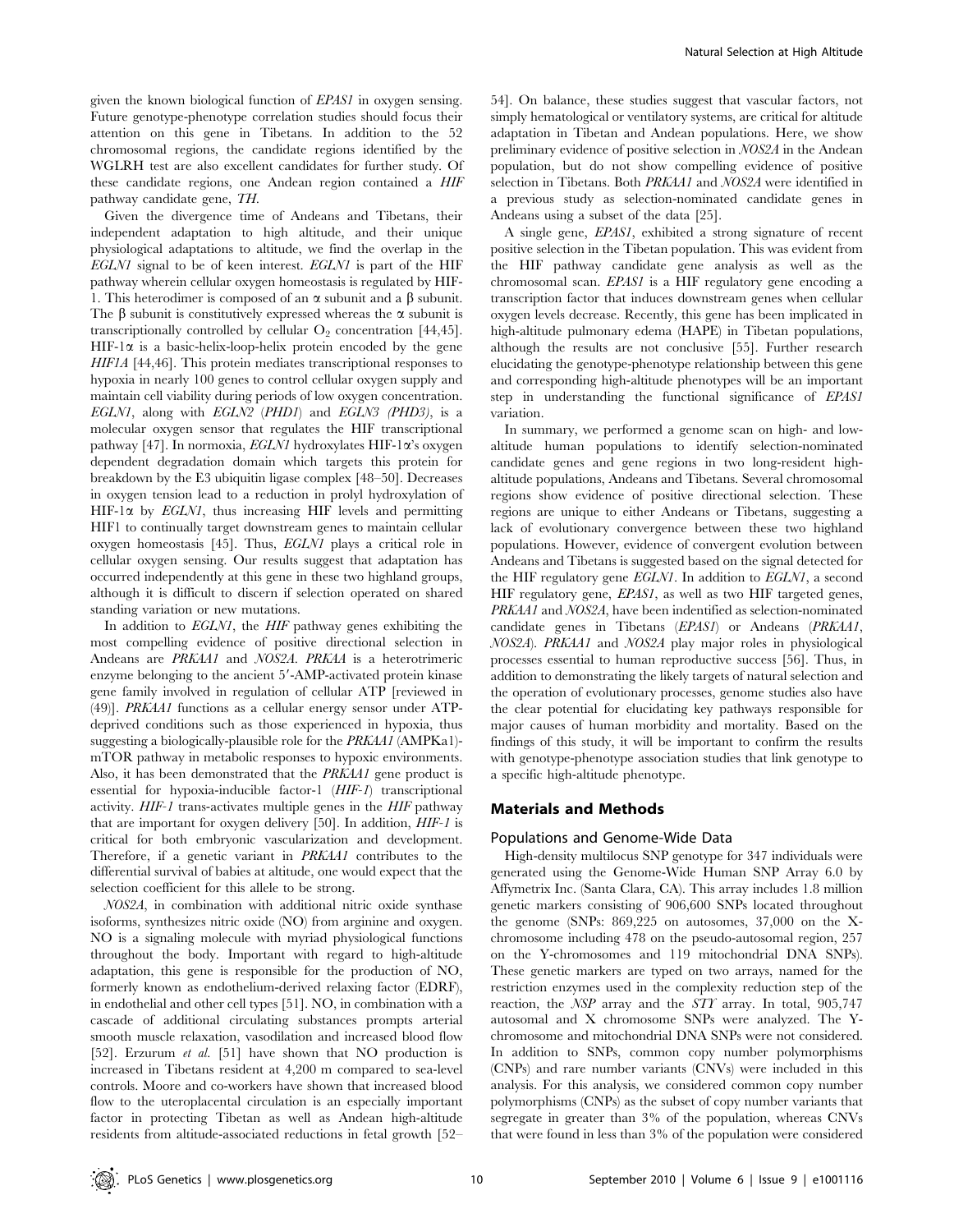as rare CNVs. All CNPs and CNVs were called using Birdsuite (Cambridge, MA), and McCarrol et al.'s [57] high-resolution map of CNPs was used to define these loci (that is, McCarrol et al.'s [57] CNP map was derived using the same array resolution for the Affymetrix SNP 6.0 microarray as in our study). Next, CNVs were verified using two additional algorithms for CNV detection. They include the Affymetrix Genotyping Console (Santa Clara, CA) and a hidden markov model (HMM) from Partek Genomics Suite (St. Louis, MO). Stringent CNV calls were defined as CNVs that were detected by two or more algorithms. Therefore, in order for a CNV to be included in our analysis, it must have been detected by two of the three algorithms.

We assayed two high-altitude human populations, Andeans and Tibetans, as well as closely related low-altitude control populations to identify selection-nominated candidate genes or gene regions. These two populations were analyzed separately and the results from the independent analyses compared. The Andean sample was composed of 49 individuals belonging to two high-altitude populations and included 25 individuals of largely Aymara ancestry collected in La Paz (3,600 m), Bolivia, and 24 Peruvian Quechua from Cerro de Pasco (4,338 m), Peru [54,58], with the Peruvian and Bolivian populations being sampled by two of us (LGM and TDB) and the Tibetans by one of us (LGM). The Tibetan sample consisted of 49 ethnic Tibetans from three counties within the Tibetan Autonomous Region of China, and can be broken down into 22, 20, and seven individuals from Nachu County (4,400 m), Shannan County (3700 m), and Linchi County (3,000 m), respectively [59]. The low-altitude control samples included four Mesoamerican populations including 25 Maya from the Yucatan Peninsula of Mexico (10 m), and 14 Mesoamericans composed of 2 Nahua, 7 Mixtec, and 5 Tlapanec speakers from Guerrero, Mexico (1,600 m). All Mesoamerican individuals were from populations that are not known to have lived at high altitude. In addition, we analyzed two HapMap Project (www.hapmap.org) populations consisting of 60 individuals from the United States of northern and western European ancestry (CEU), and 90 East Asians from Beijing (55 m), China and Tokyo (8 m), Japan. The population samples typed using the Affymetrix Inc. (Santa Clara, CA) Genome-Wide Human SNP Array 6.0 are listed in Table S8. Participants provided informed, written consent according to the guidelines approved by the Institutional Review Board at Penn State University. Genetic ancestry estimates were calculated for all of the Indigenous American individuals (both Andeans and Mesoamericans) using a panel of ancestry-informative markers (AIMs) that is useful for distinguishing between West African, Northern European, and Indigenous American populations [60,61]. All the individuals included in this study show high levels of Indigenous American genetic ancestry  $(>90\%)$  and lower components of West African and Northern European ancestry  $(<10\%)$ . No AIMs are currently available to distinguish Tibetan ancestry from Han Chinese ancestry. However, all Tibetan samples were collected from individuals living at least 20 kilometers from the nearest town to ensure minimal admixture with Han Chinese. All assayed samples were included in the SNP analysis, but for the CNV analysis, 16 samples, eight Tibetan, two Andean, and six Mesoamerican, did not pass the quality control filters and were removed from further CNV study.

## Population Structure Analysis

The EIGENSOFT package [29] was used for PC analysis, with default parameters, and nsnpldregress = 0. The ''snpweightoutname'' option was implemented to obtain the influence that each SNP weighs on the PC1 that separated the Europeans and Indigenous Americans (Figure S1A). We then trimmed the tails of the distribution of weights to obtain reduced SNP sets that bear less influence of SNPs informative for European/Indigenous American differences. For example, at a threshold of 0.9 (240,969 SNPs) the gap between Europeans and Indigenous Americans is partially reduced (in fact this axis switches from PC1 to PC2). At threshold 0.8 (Figure 1A) and below (data not shown), the European cluster is positioned in the midst of a consistent pattern of Indigenous American clusters.

Admixture estimates were performed with the maximum likelihood method implemented in frappe [30] that considers each individual's genetic makeup to be composed of  $K$  ancestral populations that sum to 1. All frappe runs were performed until the convergence criterion was met (less than 1 point of likelihood increase between each step). Frappe includes a stochastic aspect that can cause the results with the same input parameters to differ across runs. We have presented frappe results at the highest Kclustering that were consistent across multiple runs. For Figure 2C, we chose  $K=7$  (equivalent to  $K=5$  because we only mapped the non-European, non-African samples), as it was the highest  $K$  giving consistent clustering across 3/4 of the runs (the 4th run showed a split between Peruvian Quechua and Bolivian Aymara). For Figure 2D, we chose  $K = 3$  because it was extremely consistent across 4 runs, whereas  $K=4$  separate the Lahu in 3/4 of the cases (the 4th run showing internal variation within Tibet). Frappe clustering for values of  $K$  other than those presented in Figures 2C and 2D are shown in Figures S2 and S3 (patterns beyond the chosen  $K$  are not the same across runs, although they appear recurrently in different forms across runs (not shown)).

Related individuals were removed based on IBD PI\_HAT values (PLINK software) [62]. Two Maya samples appeared to cluster among the HGDP-CEPH individuals (HGDP00863 and HGDP00872). Five pairs of individuals (1 Bolivian and 4 Maya, pairs) appeared strongly related ( $PI\_HAT>0.5$ ) and one person of each pair was removed in subsequent structure analyses. Similar criteria lead to the removal of three Tibetan individuals. In order to avoid inter-population biases in missing data, we defined a threshold of at least three genotypes called per population sample. We also cleaned the merged dataset of SNPs with global minor allele frequency  $\leq$ 1%. Merging our samples with HGDP-CEPH samples was performed with the PLINK software v1.05 [62,63].

# Genome-Wide Analysis of Signatures of Positive Selection

In order to identify signatures of positive selection specific to Andeans and Tibetans, the Mesoamerican sample and the East Asian sample were used as low-altitude control populations for the Andeans while the European and East Asian samples were used as low-altitude control populations for the Tibetan population. Candidate positive selection loci were identified in Andean and Tibetan populations by applying four tests of natural selection. They include the locus-specific branch length (LSBL), the log of the ratio of heterozygosities  $\langle \ln RH \rangle$ , the standardized difference of D, and whole genome long range haplotype (WGLRH) tests [31,32,33,34]. LSBL, ln $RH$  and the standardized difference of D were computed by implementing Perl scripts written specifically for this data set. The LSBL was computed for each SNP in the data set individually whereas an overlapping sliding windows approach was taken to calculate lnRH and the standardized difference of  $D$  for each window. A window size of 100 kb was selected based on the genome coverage and the marker density of the Affymetrix SNP Array 6.0. Statistical significance for each of the LSBL,  $\ln RH$ , and the standardized difference of D statistics was determined by using its respective genome-wide empirical distribution generated by these data independently for the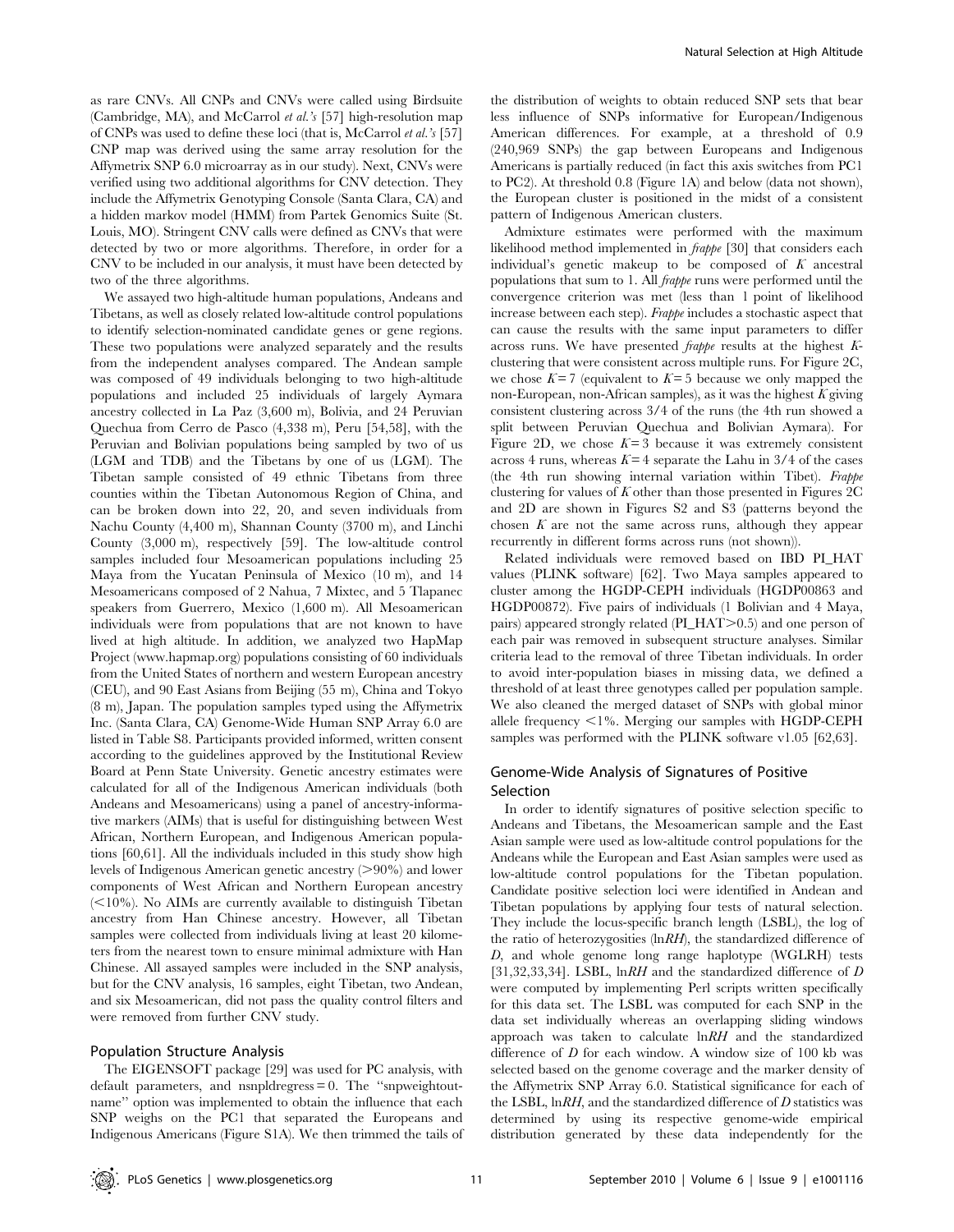autosomal chromosome SNPs and X-chromosome SNPs. Separate analysis of X-chromosome markers was required given the smaller effective population size and the higher degree of natural selection observed and expected for markers on this chromosome. The empirical p-value for LSBL, lnRH, and the standardized difference of  $D$  was calculated by using the following equation:

#### $P_E(x) = (number of loci > x) / (total number loci)$

Those loci with  $P_{\rm E}$  values falling in the top (LSBL) or bottom  $\ln RH$  and the standardized difference of D) 5% of the empirical distribution for the autosomal chromosomes or the X chromosome were considered statistically significant ( $\alpha$  = 0.05). The WGLRH test was computed using the algorithm developed by Zhang et al. [32]. This test is based on the observation that loci in linkage disequilibrium (LD) with the functional SNP will be swept to fixation or near fixation during the selective event, resulting in haplotypes with high population frequencies coupled with long range LD. For this test, significance was assessed by comparing the relative extended haplotype homozygosity (REHH) of a specific core haplotype to the gamma distribution. The false discovery rate approach was then applied to correct for multiple tests [64].

In our study, LSBL was used to describe the relationship between the relevant populations at each locus by apportioning the genetic diversity into three population branches for each of the two population triangulations of interest. The population triangulations include 1) Andean, Mesoamerican and East Asian and 2) Tibetan, East Asian and European. To calculate LSBL, we computed Wright's  $F_{ST}$  using Weir and Cockerham's equation at every SNP position for each two-way population comparison (i.e., East Asian to Mesoamerican, East Asian to Andean, and Mesoamerican to Andean for the Andean triangulation) [65,66]. Next, the pairwise  $F_{ST}$  values were used to calculate the LSBL as previously described [33], again at each SNP. With three contrasting populations, the LSBL statistic is mathematically equivalent to the population-specific  $F_{ST}$  introduced by Weir and colleagues in 1984 [66]. LSBL values falling in the upper 5% tail of the empirical distribution for the Andean population or the Tibetan population are suggestive of positive natural selection in that particular population.

The natural log of the ratio of the heterozygosity between two populations of interest, or lnRH, was used to summarize the extent to which population-specific loss in genetic diversity characterizes SNP regions and candidate genes in the two high-altitude populations under consideration [67,68]. This statistic was calculated for each two-way population comparison using an overlapping sliding window size of 100,000 base pairs (bp) and moving in 25,000 bp increments along a chromosome. For the high-altitude populations, we focused our search on the Andean-Mesoamerican lnRH values for the Andean panel or the Tibetan-East Asian lnRH values for the Tibetan. Statistically significant negative lnRH values for each of these comparisons indicate regions where there has been a reduction in variation in the population of interest that did not occur in the closely related comparison population.

Regions of the genome with negative Tajima's D values are a hallmark of positive selection. However negative values of  $D$  can also result from demographic events, specifically the recovery from a population bottleneck. As for the  $ln RH$  analysis, Tajima's  $D$  was calculated for each population using an overlapping sliding window size of 100 kb with a 25 kb offset. We used a modification of the Tajima's  $D$  statistic, standardized Tajima's  $D$  to compare Tajima's  $D$  across windows. This statistic is similar to the i $Hs$ 

statistic [69] and is calculated using the following equation:

$$
standardized D = \frac{D_i - \mu(D)}{SD(D)}
$$

Where  $D_i$  is the Tajima's D calculated for a sliding window in a given population panel (Andean, Mesoamerican, or East Asian),  $\mu$ is the mean Tajima's  $D$  for all windows, and  $SD$  is the standard deviation of Tajima's D for all windows. Using this statistic, we identified significantly negative windows in Andean and Tibetan populations. However, because we are interested in the identification of regions of the genome that have been subject to recent positive selection in Andeans and Tibetans, we compared Tajima's D in Andeans vs. Mesoamericans, as well as Tibetans vs. East Asians. To do so, we used the standardized difference of D to summarize the difference of Tajima's  $D$  between two populations using the equation:

Standardized difference of 
$$
D = \frac{(D_{iA} - D_{iB}) - \mu(D_A - D_B)}{SD(D_A - D_B)}
$$

Here,  $D_{iA}$  is Tajima's D computed for a given sliding window in population A,  $D_{iB}$  is Tajima's D computed for a given sliding window in population B,  $\mu$  is the mean Tajima's  $D$  for all windows, and SD is the standard deviation of Tajima's D for all windows. Again, Tajima's D was calculated for each population using an overlapping sliding window size of 100 kb with a 25 kb offset. Therefore, we first identified negative Tajima's D values in Andeans or Tibetans using the normalized Tajima's D statistic. We then applied the standardized difference of  $D$  metric to identify windows that were significantly different between high- and lowaltitude human groups.

The final test used to infer positive selection was the WGLRH test of Zhang et al. [32]. This test first calculates the REHH for each core haplotype in the data set and identifies core haplotypes with longer than expected ranges of linkage disequilibrium (LD) given their frequency in the population. A gamma distribution is then estimated using maximum likelihood methods against which the REHH of each core haplotype is tested to determine if its respective p-value is suggestive of recent, positive selection. This test then considers the ancestral state of the alleles, determined by a closely related outgroup, to identify SNPs where the derived allele has risen to extremely high frequencies  $(>0.85)$ . For this data set, the ancestral state for all SNPs available in the chimpanzee sequence was retrieved using the UCSC genome browser. In total, the ancestral states for 846,032 SNPS on the autosomes and X chromosome were obtained. Lastly, the WGLRH test applies a false discovery rate approach to control for false positives and identifies significant extended haplotypes using the gamma distribution.

To identify CNPs that may be involved in adaptation to high altitude in Andeans or Tibetans, we compared population frequencies for each biallelic CNP using pairwise  $F_{ST}$  calculated in the same manner as described previously for SNPs [66]. We also extended the methods of the SNP LSBL analysis to the biallelic CNPs to identify along which branch the greatest changes in allele frequency has occurred using  $F_{ST}$  to calculate LSBL. Andean-Mesoamerican and Tibetan-East Asian pairwise  $F_{ST}$  and LSBL values falling within the top 1% of the empirical distribution were identified as statistically significant (data not shown). Next, we implemented a similar technique as that described by Redon to calculate REHH [37]. Each biallelic CNP was treated as a SNP located at the boundary of the CNV window, and SNPs falling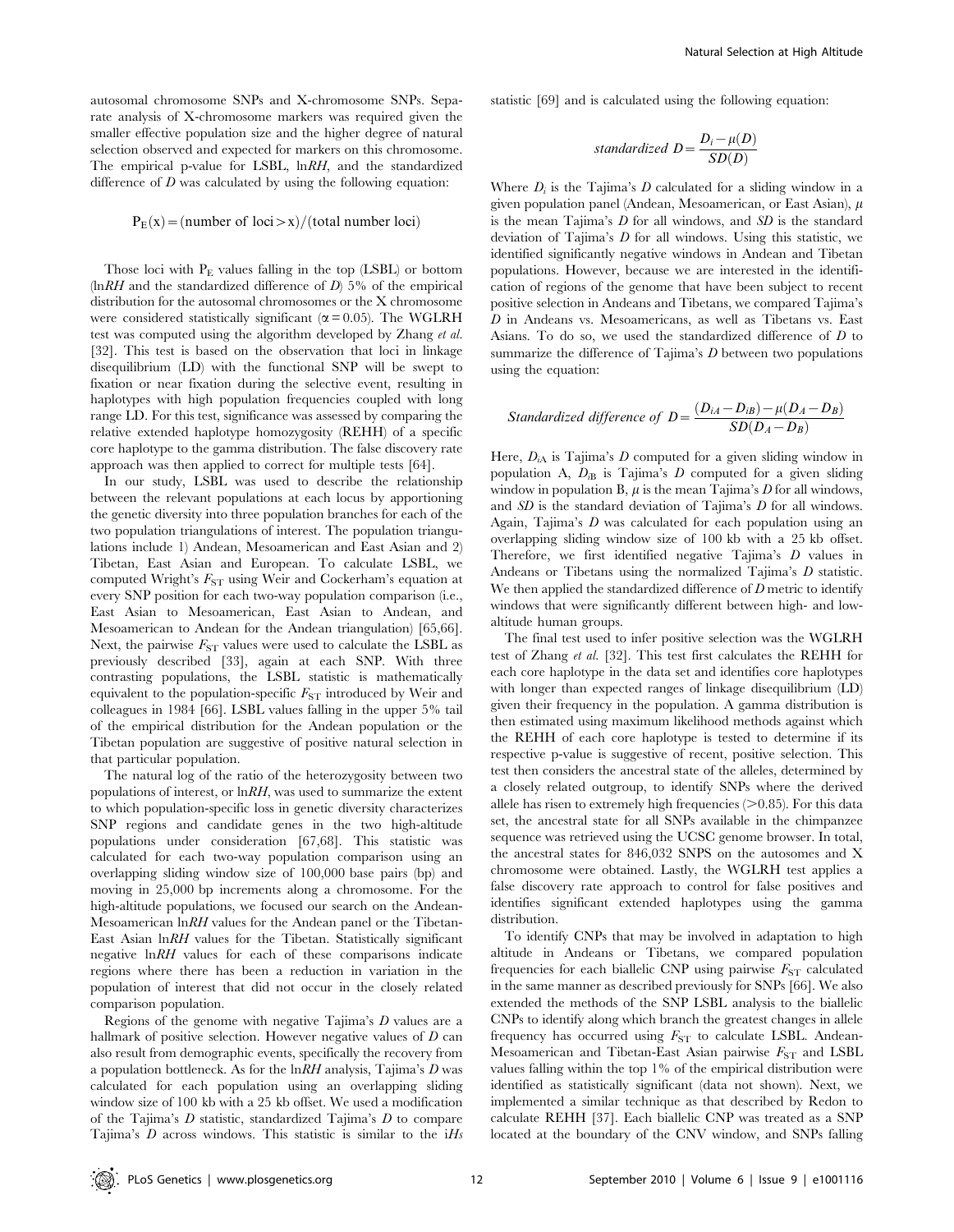500 kb upstream and downstream of the respective boundary were used to calculate REHH in SWEEP (http://www.broad.mit.edu/ mpg/sweep/resources.html). SNPs located within CNPs were excluded. Lastly, we considered rare CNVs identified in Andeans or Tibetans that overlapped specifically with the selectionnominated candidate genes identified from our SNP analysis.

# Supporting Information

Figure S1 Indigenous American ancestry estimates. (A) The effect of admixture on PC plot with all 439,046 SNPs (B) Intermediate PC plot with 240,969 SNPs (threshold 0.9) showing how the gap with the European cluster is reduced. Final step, with threshold 0.8 is shown in Figure 2A (where Europeans (EUR) have been removed to simplify the graphical representation).

Found at: doi:10.1371/journal.pgen.1001116.s001 (0.27 MB TIF)

Figure S2 Frappe clustering for values of  $K$  other than that presented in Figure 1C.

Found at: doi:10.1371/journal.pgen.1001116.s002 (0.70 MB TIF)

**Figure S3** Frappe clustering for values of  $K$  other than that presented in Figure 1D.

Found at: doi:10.1371/journal.pgen.1001116.s003 (0.74 MB TIF)

Table S1 One megabase windows displaying extended regions of statistical significance calculated using the hypergeometric distribution for LSBL, lnRH, and the standardized difference of D. All windows listed are statistically significant for the standardized difference of D and LSBL or  $lnRH$  as indicated in column 2.

Found at: doi:10.1371/journal.pgen.1001116.s004 (0.12 MB DOC)

Table S2 Genes encoded by the four consecutive one megabase windows on chromosome 12 spanning 109,000,000 bp to 113,000,000 bp that were significant for the hypergeometric distribution.

Found at: doi:10.1371/journal.pgen.1001116.s005 (0.07 MB DOC)

Table S3 The total and significant number of LSBL SNPs,  $lnRH$ and Tajima's D SNP windows for HIF, RAS, and globin candidate genes in Andeans.

#### References

- 1. Aldenderfer M (2003) Moving up in the world. American Scientist 91: 542–549.
- 2. Zhao M, Kong QP, Wang HW, Peng MS, Xie XD, et al. (2009) Mitochondrial genome evidence reveals successful Late Paleolithic settlement on the Tibetan Plateau. Proc Natl Acad Sci U S A 106: 21230–21235.
- 3. Niermeyer S, Zamdio S, Moore LG (2001) The People. In: RBHTaS, ed. High Altitude: An exploration of Human Adaptation. New York: Marcel Dekker, Inc.
- 4. Moore LG (2001) Human genetic adaptation to high altitude. High Alt Med Biol 2: 257–279.
- 5. Beall CM, Brittenham GM, Strohl KP, Blangero J, Williams-Blangero S, et al. (1998) Hemoglobin concentration of high-altitude Tibetans and Bolivian Aymara. Am J Phys Anthropol 106: 385–400.
- 6. Beall CM, Goldstein MC (1987) Hemoglobin concentration of pastoral nomads permanently resident at 4,850–5,450 meters in Tibet. Am J Phys Anthropol 73: 433–438.
- 7. Winslow RM, Chapman KW, Gibson CC, Samaja M, Monge CC, et al. (1989) Different hematologic responses to hypoxia in Sherpas and Quechua Indians. J Appl Physiol 66: 1561–1569.
- 8. Zhuang J, Droma T, Sun S, Janes C, McCullough RE, et al. (1993) Hypoxic ventilatory responsiveness in Tibetan compared with Han residents of 3,658 m. J Appl Physiol 74: 303–311.
- 9. Groves BM, Droma T, Sutton JR, McCullough RG, McCullough RE, et al. (1993) Minimal hypoxic pulmonary hypertension in normal Tibetans at 3,658 m. J Appl Physiol 74: 312–318.
- 10. Beall CM, Blangero J, Williams-Blangero S, Goldstein MC (1994) Major gene for percent of oxygen saturation of arterial hemoglobin in Tibetan highlanders. Am J Phys Anthropol 95: 271–276.

Found at: doi:10.1371/journal.pgen.1001116.s006 (0.20 MB DOC)

Table S4 The total and significant number of LSBL SNPs,  $lnRH$ and Tajima's D SNP windows for HIF, RAS, and globin candidate genes in Tibetans.

Found at: doi:10.1371/journal.pgen.1001116.s007 (0.20 MB DOC)

**Table S5** Significant biallelic CNP LSBLs  $(p<0.01)$  in Andeans and Tibetans.

Found at: doi:10.1371/journal.pgen.1001116.s008 (0.05 MB DOC)

Table S6 Significant Andean CNP REHHs. Tibetans did not display any significant CNP REHHs.

Found at: doi:10.1371/journal.pgen.1001116.s009 (0.13 MB DOC)

Table S7 CNVs overlapping with extended haplotype homozygosity regions identified by the WGLRH test.

Found at: doi:10.1371/journal.pgen.1001116.s010 (0.03 MB DOC)

Table S8 Populations assayed using the Affymetrix Inc. (Santa Clara, CA) Genome-Wide Human SNP Array 6.0.

Found at: doi:10.1371/journal.pgen.1001116.s011 (0.03 MB DOC)

#### Acknowledgments

The authors would like to thank the people of high altitude for participating in this study, three anonymous reviewers for insightful comments on the manuscript, and Lynn Bemis for her contributions to the initial planning of this study.

## Author Contributions

Conceived and designed the experiments: AB LGM MDS. Performed the experiments: RM. Analyzed the data: AB MB DP DLH. Contributed reagents/materials/analysis tools: XM JMA RM SWS CGJ MJW TB EJP LGM MDS. Wrote the paper: AB MB LGM MDS.

- 11. Beall CM, Strohl KP, Blangero J, Williams-Blangero S, Decker MJ, et al. (1997) Quantitative genetic analysis of arterial oxygen saturation in Tibetan highlanders. Hum Biol 69: 597–604.
- 12. Beall CM (2000) Tibetan and Andean contrasts in adaptation to high-altitude hypoxia. Adv Exp Med Biol 475: 63–74.
- 13. Beall CM (2000) Tibetan and Andean patterns of adaptation to high-altitude hypoxia. Hum Biol 72: 201–228.
- 14. Shriver MD, Mei R, Bigham A, Mao X, Brutsaert TD, et al. (2006) Finding the genes underlying adaptation to hypoxia using genomic scans for genetic adaptation and admixture mapping. Adv Exp Med Biol 588: 89–100.
- 15. Tishkoff SA, Reed FA, Ranciaro A, Voight BF, Babbitt CC, et al. (2007) Convergent adaptation of human lactase persistence in Africa and Europe. Nat Genet 39: 31–40.
- 16. Norton HL, Kittles RA, Parra E, McKeigue P, Mao X, et al. (2007) Genetic evidence for the convergent evolution of light skin in Europeans and East Asians. Mol Biol Evol 24: 710–722.
- 17. McEvoy B, Beleza S, Shriver MD (2006) The genetic architecture of normal variation in human pigmentation: an evolutionary perspective and model. Hum Mol Genet 15 Spec No 2: R176–181.
- 18. Flint J, Harding RM, Boyce AJ, Clegg JB (1993) The population genetics of the haemoglobinopathies. Baillieres Clin Haematol 6: 215–262.
- 19. Weatherall DJ (2001) Phenotype-genotype relationships in monogenic disease: lessons from the thalassaemias. Nat Rev Genet 2: 245–255.
- 20. Kwiatkowski DP (2005) How malaria has affected the human genome and what human genetics can teach us about malaria. Am J Hum Genet 77: 171– 192.